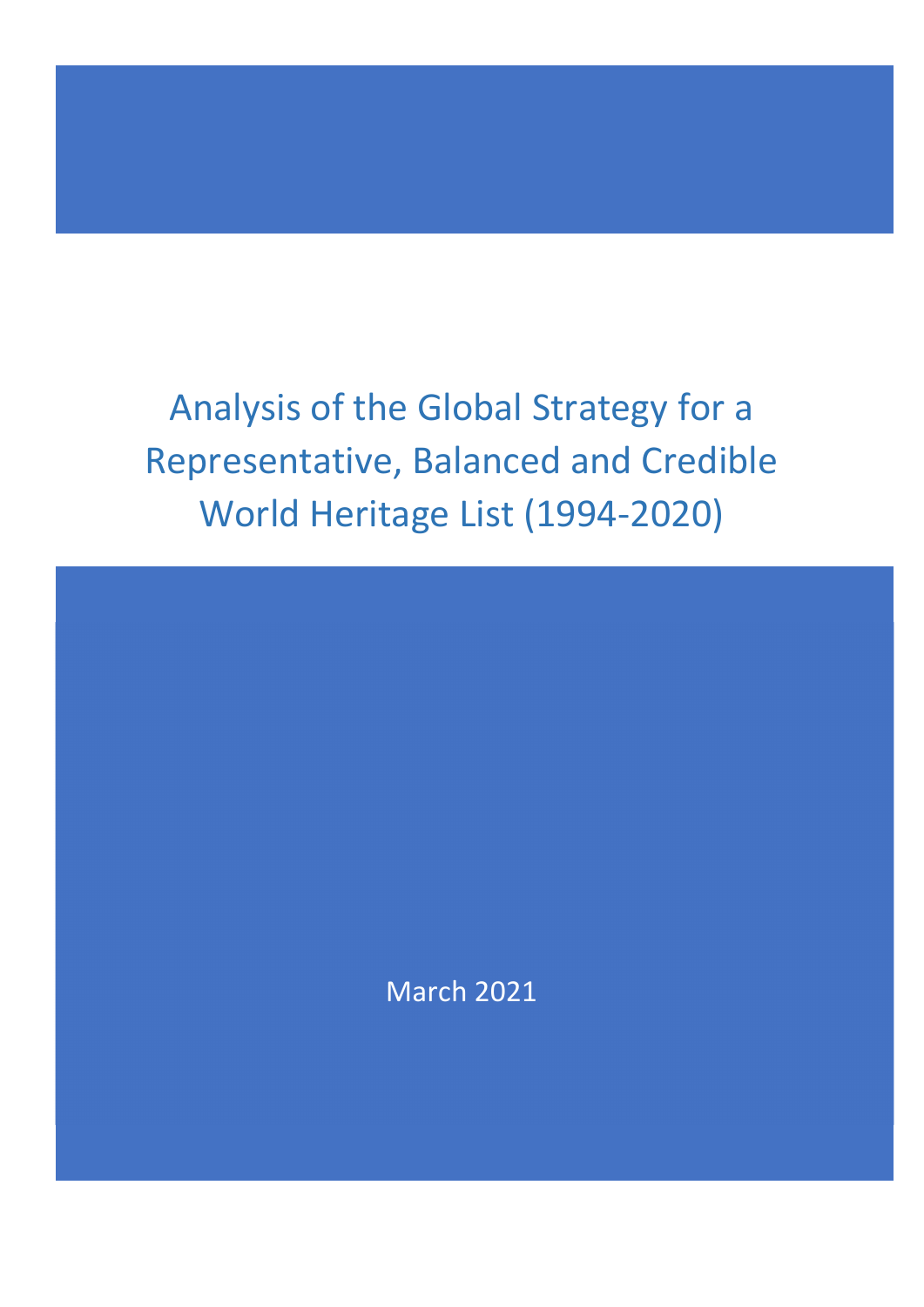The Study was commissioned by the World Heritage Centre, though the views expressed are those of the authors, Dr M. Ishizawa and Dr C. Westrik, and do not necessarily reflect the views, or positions, of any individual State Party or government.

The sole responsibility for the content of this document lies with its authors. The publication does not imply the expression of any opinion whatsoever of the World Heritage Committee or of the Secretariat of UNESCO.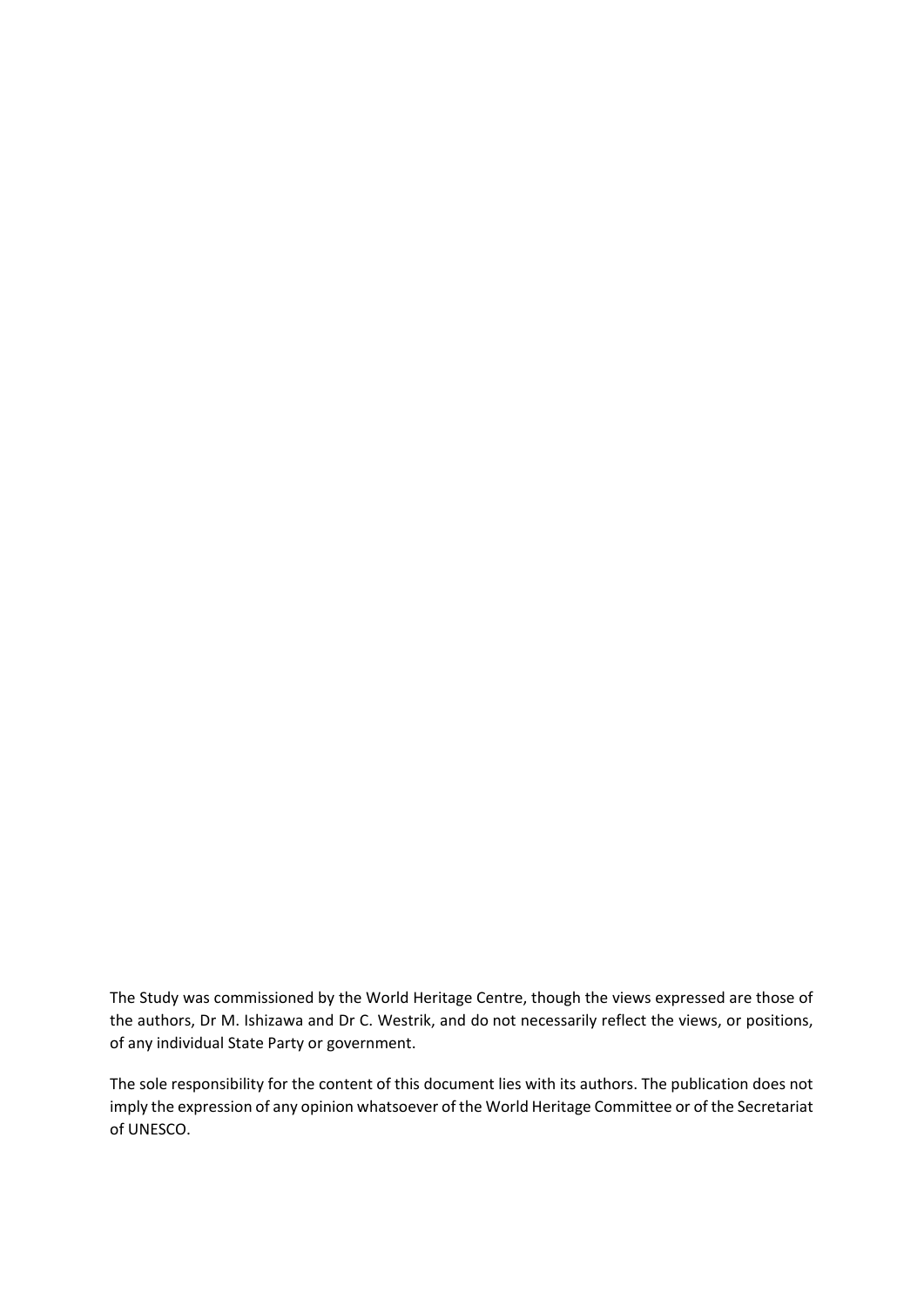# Content

| 3. Impact of the Global Strategy on the improvement of geographical coverage 3     |  |
|------------------------------------------------------------------------------------|--|
|                                                                                    |  |
|                                                                                    |  |
|                                                                                    |  |
|                                                                                    |  |
|                                                                                    |  |
|                                                                                    |  |
|                                                                                    |  |
|                                                                                    |  |
|                                                                                    |  |
|                                                                                    |  |
|                                                                                    |  |
|                                                                                    |  |
|                                                                                    |  |
|                                                                                    |  |
| 4.12 Category 2 Centres under the auspices of UNESCO related to World Heritage  19 |  |
|                                                                                    |  |
|                                                                                    |  |
|                                                                                    |  |
|                                                                                    |  |
|                                                                                    |  |
|                                                                                    |  |
|                                                                                    |  |
|                                                                                    |  |
|                                                                                    |  |
|                                                                                    |  |
|                                                                                    |  |
|                                                                                    |  |
|                                                                                    |  |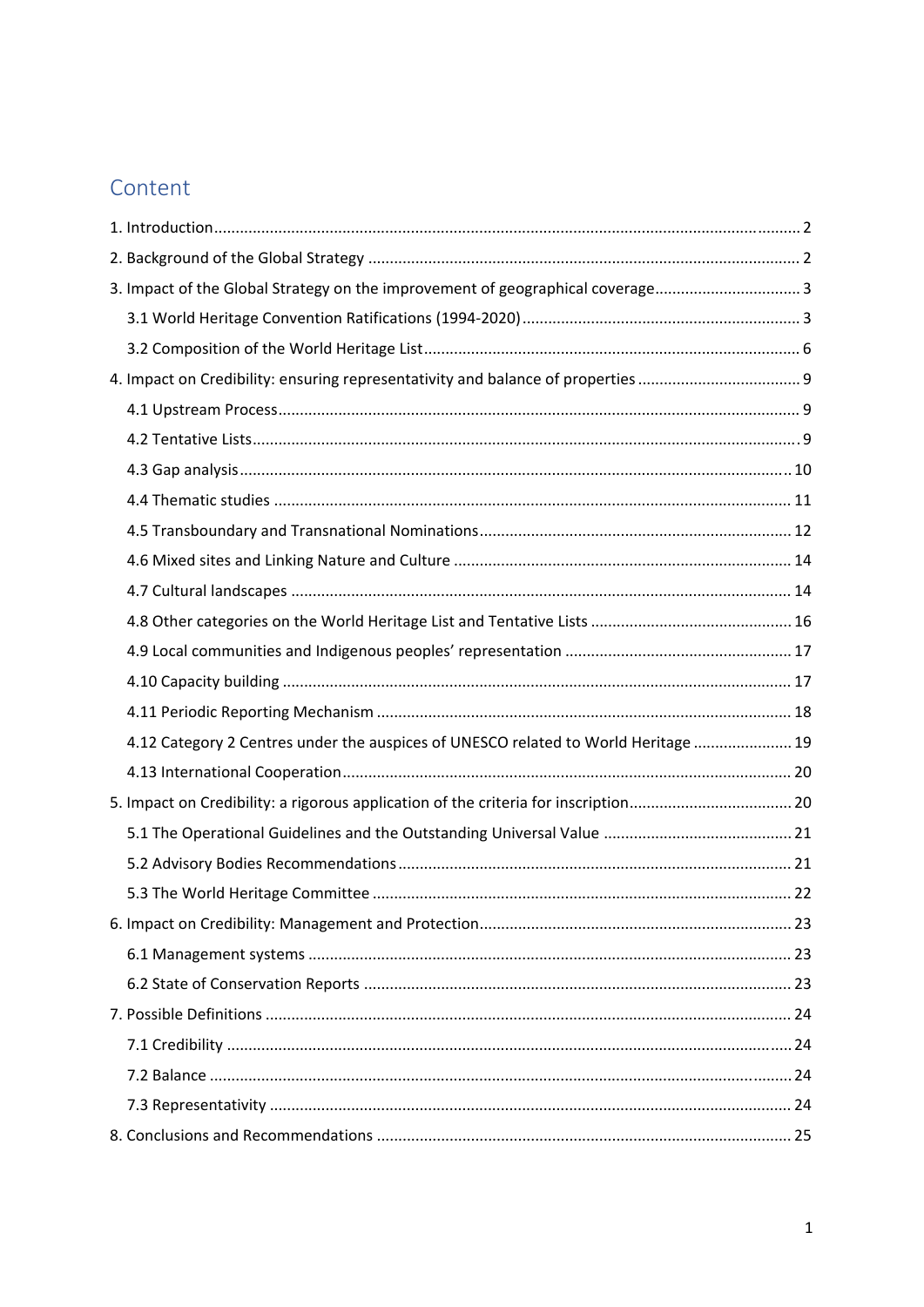## 1. Introduction

This report is an analysis of the Global Strategy for a representative, balanced and credible World Heritage List in light of Decision 43 COM 8 of the World Heritage Committee and Resolution 22 GA 9 of the General Assembly of States Parties to the World Heritage Convention which decided, "*[t]akes* note of Decision 43 COM 8 adopted by the World Heritage Committee at its 43rd session (Baku, 2019), *which recommended that consideration be given to using the opportunity of the 50th anniversary of the World Heritage Convention in 2022 to undertake a reflection on the Global Strategy*".

The findings of this report are based on an analysis undertaken in February 2021 of past decisions, relevant documents (i.e. thematic studies, gap analysis, international experts meetings, World Heritage papers), reports, audits and databases on the World Heritage List and Tentative Lists available up to February 2021. The findings are presented according to the impact on the improvement of geographical coverage and credibility (ensuring representativity and balance of properties, a rigorous application of the criteria for inscription, management and protection), and conclude as requested by the commission of this study with proposed definitions for further consideration and discussion, and recommendations.

## 2. Background of the Global Strategy

The Global Strategy was adopted by the World Heritage Committee at its 18th session (1994).<sup>1</sup> It provides a broad framework for an analysis and action programme designed to increase the representativity, balance and credibility of the World Heritage List. The Global Strategy relies on regional and thematic reviews and analysis of categories of heritage of Outstanding Universal Value (OUV). It furthermore encourages more UNESCO Member States to become States Parties to the World Heritage Convention, to develop Tentative Lists and nominations of sites for inscription on the World Heritage List. This should be seen as a continuous process (WHC‐96/CONF.201/INF.8). Initially, the Global Strategy focused on cultural heritage, and wassubsequently enlarged in 1996 to encompass natural heritage (The Expert Meeting on "Evaluation of general principles and criteria for nominations of natural World Heritage sites" held in Parc national de la Vanoise, France, 22‐24 March 1996 – hereafter the Vanoise Report, WHC.96/CONF.201/INF.8).

During the "Reflection meeting on reforming the World Heritage Nomination Process" held in Tunis, 23‐25 January 2019 (hereafter Tunis Meeting), and at the open‐ended meeting organized by the ad‐ hoc Working Group (April 2019) it was noted that, while the objectives of the Global Strategy make an apparent consensus, they are not accompanied by clear strategies, outcomes nor indicators to monitor its results in an objective manner, and are often the subject of divergent interpretations in the absence of defined notions of reference in the Operational Guidelines for the Implementation of the World Heritage Convention (WHC/19/43.COM/8).

<sup>1</sup> http://whc.unesco.org/archive/global94.htm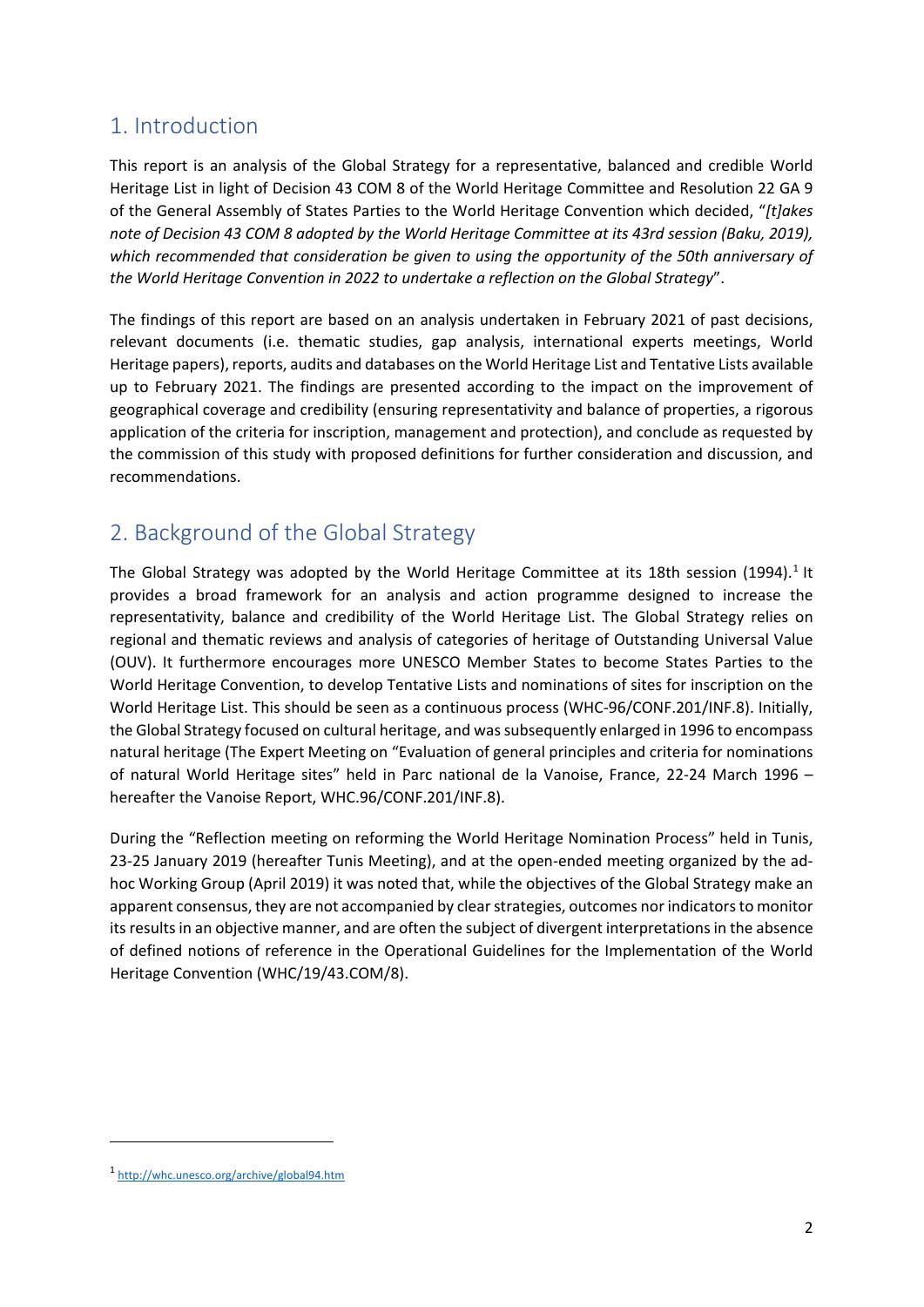# 3. Impact of the Global Strategy on the improvement of geographical coverage

#### 3.1 World Heritage Convention Ratifications (1994‐2020)

55 States Parties (28.4% of the current total) have ratified the World Heritage Convention since 1994. Only two UNESCO Member States have not ratified the Convention yet, namely Nauru (Asia and the Pacific - Small Island Developing State/SIDS) and Tuvalu (Asia and the Pacific - SIDS), and one UN Member State Liechtenstein (Europe and North America). This means that, in general terms, the number of States Parties ratifying the Convention has almost reached its cap, which represents a positive impact of the implementation of the Global Strategy. However, from the 55 States Parties mentioned above, 22 (40%) do not have a property on the World Heritage List to date. Altogether, the remaining 33 States Parties have 90 properties inscribed on the World Heritage List which represents 8% of the total of the 1121 properties inscribed on the List. Even though, the largest number of States Parties ratifying the Convention in this period are from Asia and the Pacific and Africa, the nine new ratifications from Europe and North America correspond to 44.5% of the properties located in this group of new States Parties. When it comes to the category of inscriptions, cultural properties represent 76.6% of the total properties located in this group of new States Parties. Table 1 shows that the increased number of States Parties from under‐represented regions since 1994 has not increased the proportional representativity of these regions in the World Heritage List by 2020 in terms of the number of properties inscribed. It has also not supported significantly the improvement in the balance between natural and cultural properties on the List, referred to as an objective of the Global Strategy (Operational Guidelines, par. 57).

| Region                          | Number of State Parties | %    | Number of properties<br>inscribed | %    |
|---------------------------------|-------------------------|------|-----------------------------------|------|
| Africa                          | 18                      | 32.7 | 18                                | 20   |
| Asia and the Pacific            | 18                      | 32.7 | 22                                | 24.5 |
| <b>Arab States</b>              | 3                       | 5.5  | 6                                 | 6.5  |
| <b>Europe and North America</b> | 9                       | 16.4 | 40                                | 44.5 |
| Latin America and the Caribbean | 7                       | 12.7 | $\overline{4}$                    | 4.5  |
| Total                           | 55                      | 100  | 90                                | 100  |

Table 1. Number of States Parties ratifying the World Heritage Convention since 1994 (February 2021)

Table 2. Number of properties located in States Parties ratifying the World Heritage Convention since 1994 according to region and type (February 2021)

| Region               | Cultural | Natural | Mixed    | Total |
|----------------------|----------|---------|----------|-------|
| Africa               |          |         |          | 18    |
| Asia and the Pacific | Ŧ١       | 4       |          | 22    |
| Arab States          |          |         | $\Omega$ |       |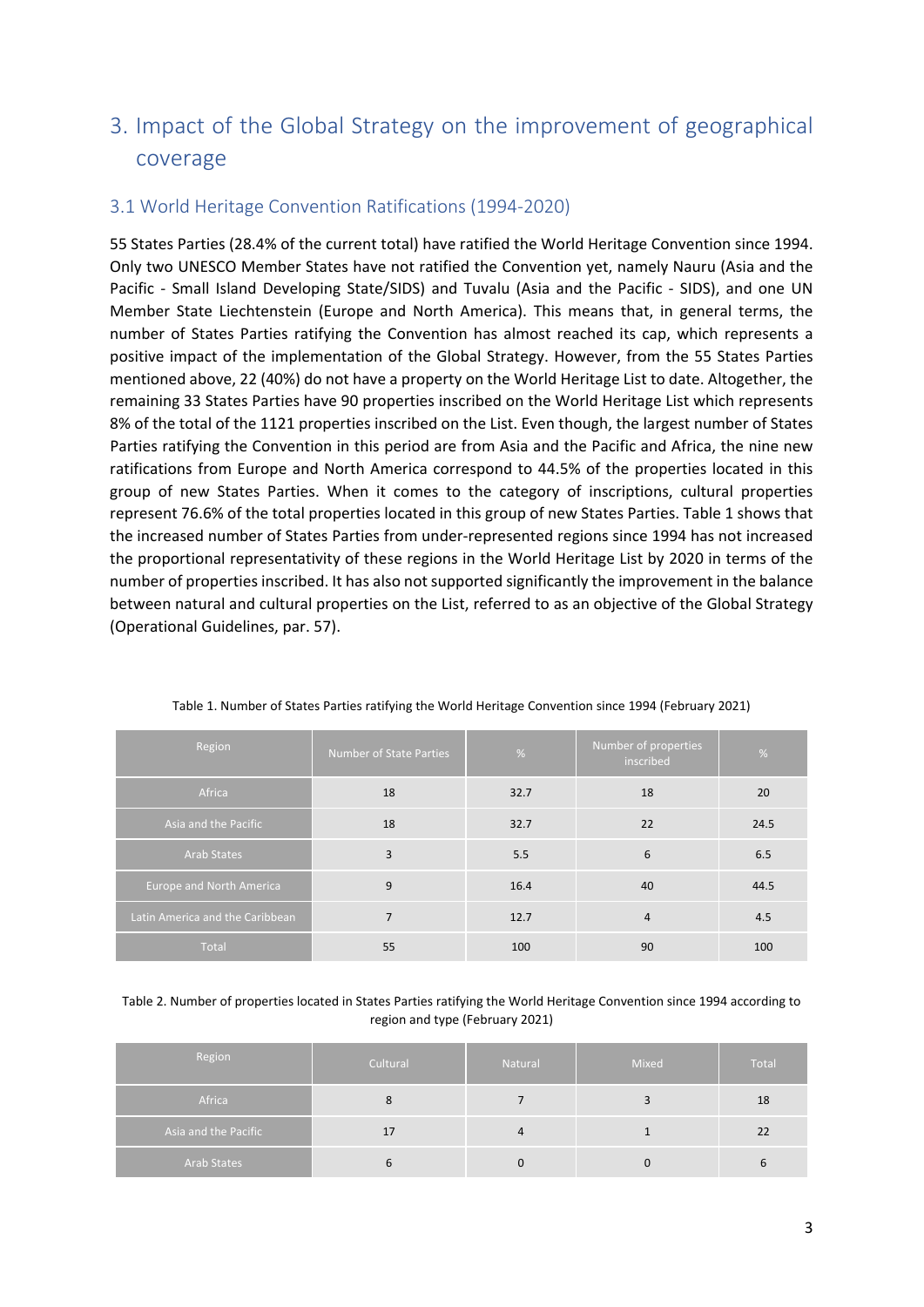| Region                          | Cultural | Natural | Mixed    | Total |
|---------------------------------|----------|---------|----------|-------|
| Europe and North America        | 36       | 4       | $\Omega$ | 40    |
| Latin America and the Caribbean |          |         | 0        | 4     |
| Total                           | 69       | 17      | 4        | 90    |
| $\%$                            | 76.6     | 18.9    | 4.5      | 100   |

An analysis of the Tentative Lists has shown that 61.5% of States Parties have 10 or less sites on their Tentative List while 5% of States Parties have more than 30 sites on their Tentative List. The two States Parties with the largest number of properties inscribed on the World Heritage List (Italy and China with 55 inscriptions each), are also in the group of 9 States Parties with the largest number of sites on their Tentative List (more than 30 sites; see Table 3).

| Order          | <b>State Party</b> | Number of sites on<br>Tentative List | <b>Total number</b><br>of sites on<br>Tentative Lists | Number of World<br>Heritage<br>properties | Total number of<br>properties on World<br>Heritage List | Region                   |
|----------------|--------------------|--------------------------------------|-------------------------------------------------------|-------------------------------------------|---------------------------------------------------------|--------------------------|
| $\,$ 1 $\,$    | Turkey             | 83                                   |                                                       | 18                                        |                                                         | Europe and North America |
| $\overline{2}$ | China              | 60                                   |                                                       | 55                                        |                                                         | Asia and the Pacific     |
| $\overline{3}$ | Iran               | 57                                   |                                                       | 24                                        |                                                         | Asia and the Pacific     |
| $\overline{4}$ | India              | 42                                   |                                                       | 38                                        |                                                         | Asia and the Pacific     |
| $\overline{5}$ | Italy              | 41                                   |                                                       | 55                                        |                                                         | Europe and North America |
| 6 <sup>1</sup> | France             | 38                                   |                                                       | 45                                        |                                                         | Europe and North America |
| 7 <sup>7</sup> | Egypt              | 34                                   |                                                       | $\overline{7}$                            |                                                         | <b>Arab States</b>       |
| 8 <sup>°</sup> | Uzbekistan         | 32                                   |                                                       | 5                                         |                                                         | Asia and the Pacific     |
| $\overline{9}$ | Spain              | 31                                   |                                                       | 48                                        |                                                         | Europe and North America |
|                | Total              | 418                                  | 1753                                                  | 295                                       | 1121                                                    |                          |
|                | $\%$               | 23.8                                 | 100                                                   | 26.3                                      | 100                                                     |                          |

Table 3. Top 9 States Parties with the largest number of sites on their Tentative List in descending order (February 2021).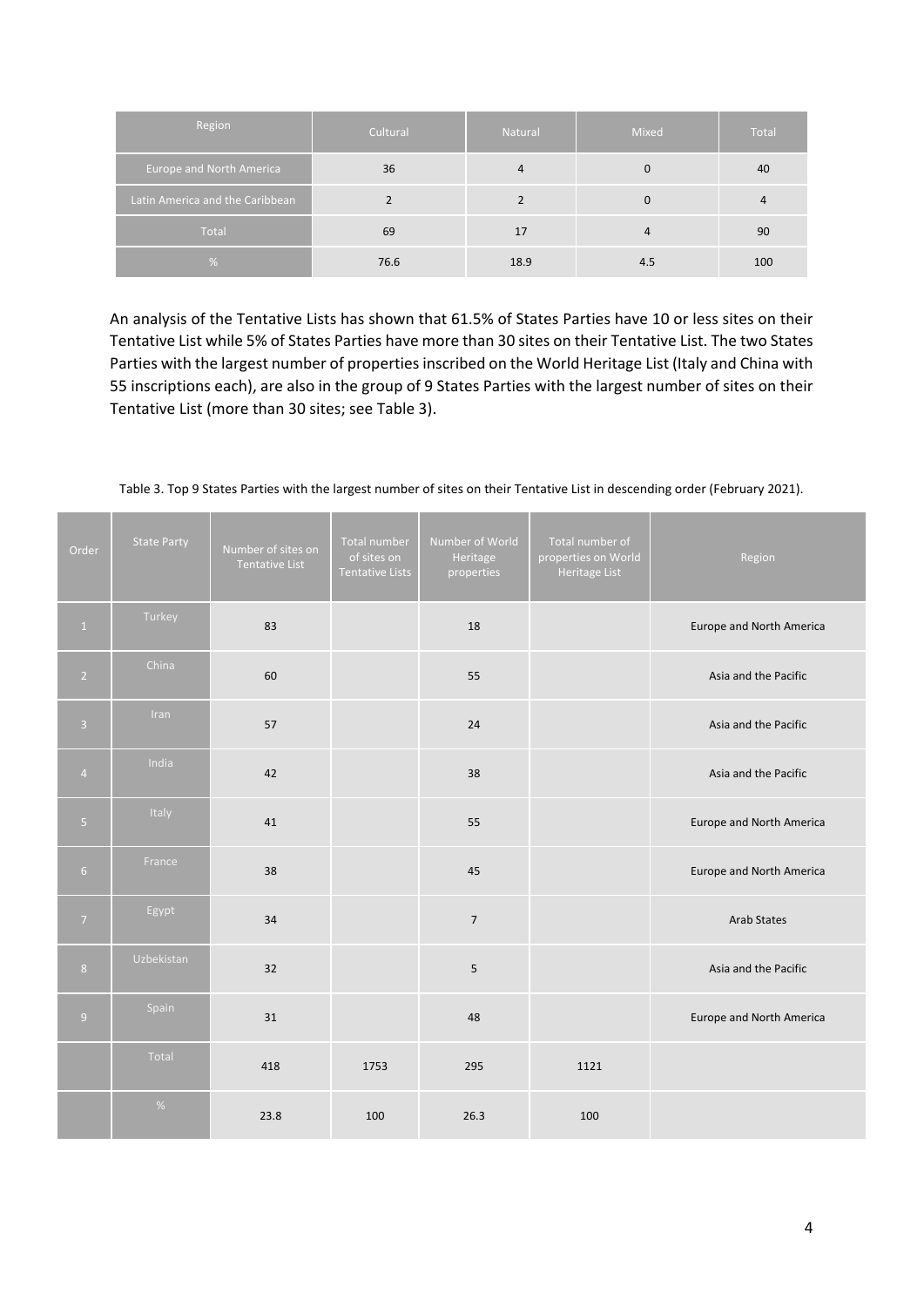These 9 States Parties have 26.3% of the properties inscribed on the World Heritage List, and their respective Tentative Lists combined represent 23.8% of the total sites on all Tentative Lists (1753<sup>2</sup>). This means that the States Parties with around 1/4 of the properties inscribed on the World Heritage List, correspond to States Parties holding 1/4 of the sites tentatively proposed for the List. This constitutes a potential continuity in terms of the current representativity.

Four of the nine States Parties are from Europe and North America, four from Asia and the Pacific, one from the Arab States, and no State Party belongs to Africa or Latin America and the Caribbean in this group. This means that the larger Tentative Lists belong to the same regions where most properties on the World Heritage List are located: Europe and North America and Asia and the Pacific. This represents a potential continuity in regional imbalance.

The majority of States Parties with Tentative Lists (119 ‐ 61.5%) have 10 or less sites in their respective Tentative Lists, with Africa leading with 41 States Parties under that range (see Table 4).

| Number of<br>sites | Number of<br><b>States Parties</b> | %    | Africa         | Asia and the<br>Pacific | <b>Arab States</b> | Europe and<br><b>North America</b> | Latin America<br>and the<br>Caribbean |
|--------------------|------------------------------------|------|----------------|-------------------------|--------------------|------------------------------------|---------------------------------------|
| $\mathbf{0}$       | 15                                 | 8    | $\overline{4}$ | 5                       | $\mathbf 0$        | $\overline{3}$                     | 3                                     |
| 1 to 10            | 119                                | 61.5 | 41             | 26                      | 8                  | 24                                 | 21                                    |
| 11 to 20           | 42                                 | 22   | $\overline{7}$ | 9                       | $\overline{7}$     | 16                                 | 3                                     |
| 21 to 30           | 6                                  | 3.5  | $\mathbf{0}$   | $\mathbf{0}$            | $\mathbf{1}$       | $\mathbf{1}$                       | $\overline{4}$                        |
| More than 30       | 9                                  | 5    | $\mathbf 0$    | 3                       | $\overline{2}$     | $\overline{4}$                     | 0                                     |

Table 4. Number of sites on States Parties' Tentative Lists according to region (February 2021)

Cultural sites represent 66% of the total of sites on Tentative Lists, which signifies a potential small decrease compared to the 77.5% (869/1121) of cultural properties currently inscribed on the World Heritage List (see Tables 5 and 6).

Cultural sites from Europe and North America continue heading the number of total sites, representing 25% of the total sites on Tentative Lists (see Table 5), which is similar to the percentage of cultural properties from Europe and North America inscribed on the World Heritage List ‐ 25.8% (see Table 6). This denotes a potential continuity in the current trend.

However, in terms of type, there is a potential relative increase in nominations for natural and mixed sites with 22.5% and 11.5% respectively on the Tentative Lists. Considering that mixed sites are under‐ represented types of properties on the World Heritage List (3.5% of the inscribed properties), the recent reforms proposed for their evaluation (WHC/19/COM.43/9B) are timely and relevant, especially with regards to Upstream Process to support and advise States Parties in the development of

 $2$  This number includes all the sites on States Parties Tentative Lists. Some sites might be duplicated due to potential transboundary or transnational nominations.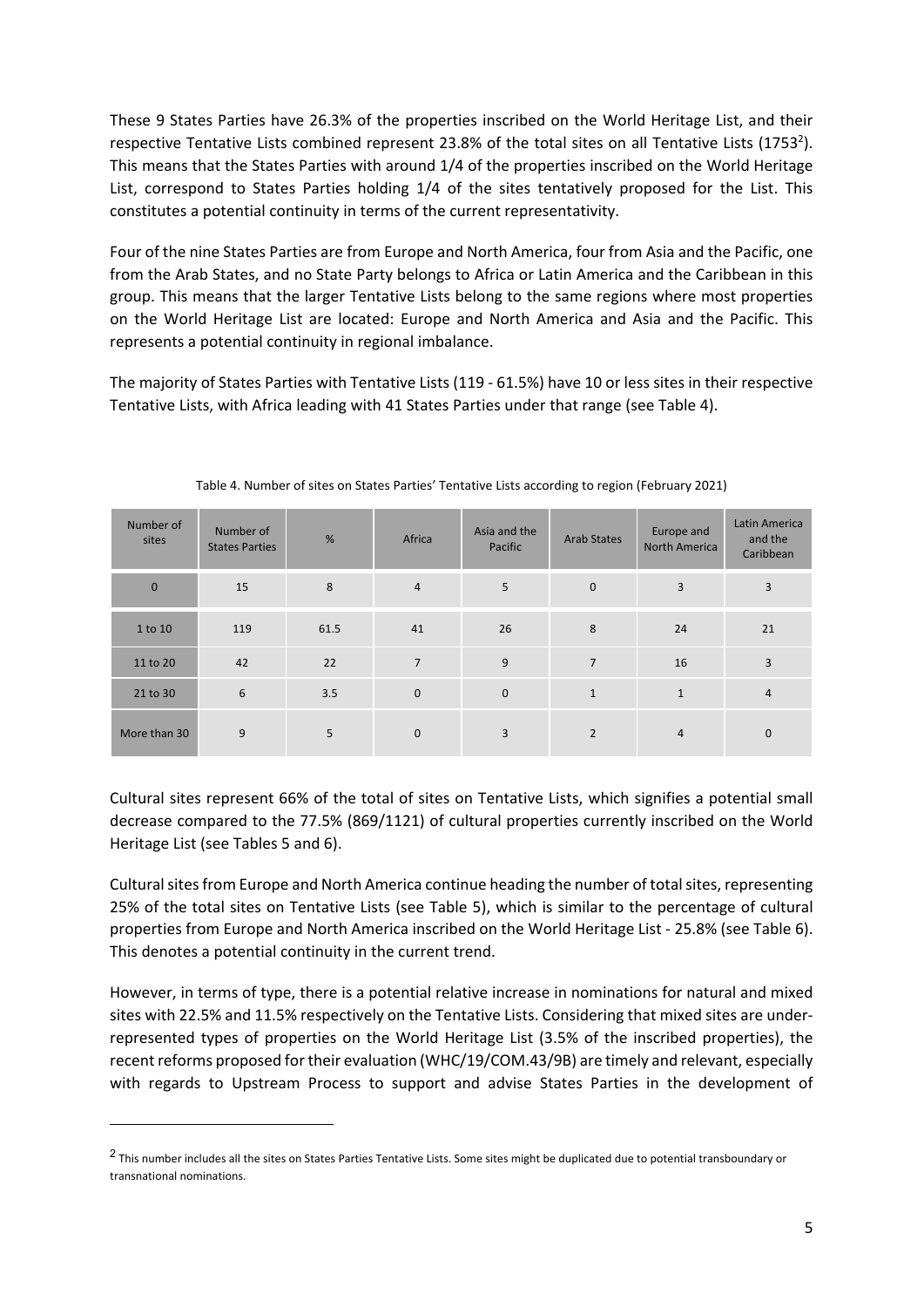nominations for this type of sites. Decision 38 COM 9B already encouraged States Parties "*to fully consider the potential and constraints of nominating mixed sites at the earliest stages, and to seek early and proactive advice from the Advisory Bodies and the World Heritage Centre for such nominations, in compliance with Paragraph 122 of the Operational Guidelines, and urges States Parties to take full advantage of the upstream process to avoid significant problems during the nomination process*".

| Region                          | Cultural | Natural | <b>Mixed</b> | <b>Total</b> | %    |
|---------------------------------|----------|---------|--------------|--------------|------|
| Africa                          | 153      | 94      | 49           | 296          | 17   |
| Asia and the Pacific            | 289      | 115     | 50           | 456          | 26   |
| Arab States                     | 140      | 33      | 8            | 183          | 10.5 |
| <b>Europe and North America</b> | 439      | 115     | 55           | 601          | 34.5 |
| Latin America and the Caribbean | 140      | 42      | 35           | 211          | 12   |
| Total                           | 1161     | 395     | 197          | 1753         | 100  |
| $\frac{9}{6}$                   | 66       | 22.5    | 11.5         | 100          | %    |

#### Table 5. Number of sites on Tentative Lists according to type and region (February 2021)

Table 6. Number of properties on the World Heritage List according to type and region (February 2021)

| Region                          | Cultural | Natural | Mixed | Total | %    |
|---------------------------------|----------|---------|-------|-------|------|
| Africa                          | 53       | 38      | 5     | 96    | 8.6  |
| Asia and the Pacific            | 189      | 67      | 12    | 268   | 23.9 |
| Arab States                     | 78       | 5       | 3     | 86    | 7.7  |
| <b>Europe and North America</b> | 453      | 65      | 11    | 529   | 47.1 |
| Latin America and the Caribbean | 96       | 38      | 8     | 142   | 12.7 |
| Total                           | 869      | 213     | 39    | 1121  | 100  |
| %                               | 77.5     | 19      | 3.5   | 100   | %    |
|                                 |          |         |       |       |      |

### 3.2 Composition of the World Heritage List

Since the Global Strategy was launched, the number of natural properties has increased from 90 to 213, corresponding to an increase of 136% while the increase of cultural properties is from 304 to 869, corresponding to an increase of 187%. Mixed properties have increased from 16 to 39, namely 143%. Thisshowsthat the increase of cultural properties continuesto be more significant than that of natural and mixed properties, increasing the imbalance of types in the List.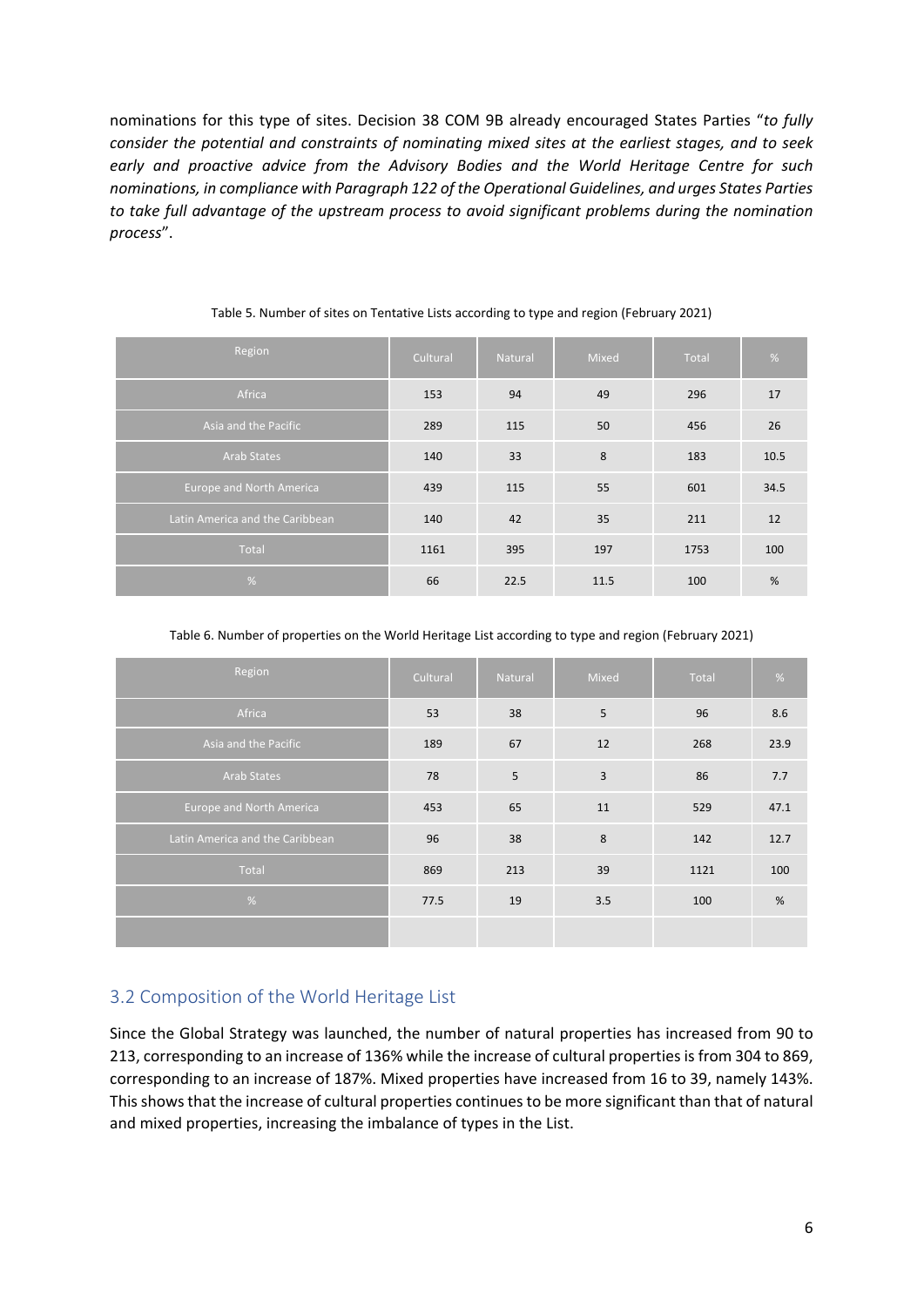There are several measures to try and address the imbalance, like the earlier mentioned correct use of Tentative List. The Cairns Decision (2000) set the limit of one new nomination per State Party (with exceptions for States Parties without properties on the World Heritage List) and an annual limit of 30 new nominations for review by the World Heritage Committee, exclusive of nominations deferred and referred by previous sessions of the Committee and changes to the boundaries of properties already inscribed. In 2004, the annual limit wasset to 45 new nominations the Committee will review, inclusive of nominations deferred and referred, extensions, transboundary and serial nominations and nominations submitted on an emergency basis. It was also decided that a State Party could nominate 2 sites, provided one of them was natural (Decision 28 COM 13.1). In 2005, a decision was taken that a transboundary/transnational serial nomination can be registered exclusively within the ceiling of the chosen bearing State Party (Decision 29 COM 18A). From 2007, for a period of 4 years, it was possible to have two nominations per State Party without one of them being natural (Decision 31 COM 10). This was changed again in 2011 when one of the two nominations had to be a natural site or a cultural landscape (Decision 35 COM 8B.61). In 2016, for a trial period of 4 years, the annual limit was changed to 35 with one complete nomination per State Party (Decision 40 COM 11). This was reinforced by Decision 43 COM 11A, which further stated that the impact of this decision will be evaluated at the Committee's 46th session (2022).<sup>3</sup> A schematic overview of the changes can be found in Table 8.

| <b>World Heritage</b><br><b>Committee Session</b> | Annual<br>limit of<br>nominatio<br>ns | In- or exclusive nominations<br>previously<br>deferred/referred,<br>extensions, transboundary<br>and serial (emergency)               | Number of<br>nominations per<br><b>State Party</b>             | Order of<br>priorities | Other |
|---------------------------------------------------|---------------------------------------|---------------------------------------------------------------------------------------------------------------------------------------|----------------------------------------------------------------|------------------------|-------|
|                                                   | 30                                    | Exclusive                                                                                                                             | 1 (with the<br>exception of                                    |                        |       |
| 24 COM VI.2.3.3<br>(2000)                         |                                       |                                                                                                                                       | <b>States Parties</b><br>with no<br>properties on<br>the List) | Yes, with 3<br>points  |       |
| 28 COM 13.1                                       | 45                                    | Inclusive                                                                                                                             | $2(1$ has to be                                                | Yes, with 4            |       |
| (2004)                                            |                                       |                                                                                                                                       | natural)                                                       | points*                |       |
| 7 EXT.COM 4B.1<br>(2004)                          |                                       | Confirmation that the 2<br>nominations are inclusive of<br>nominations deferred,<br>referred, extensions,<br>transboundary and serial |                                                                |                        |       |

#### Table 8. Changes to the Operational Guidelines in relation to nominations (February 2021)

 $3$  The Decision reads "Decides that the impact of the proposed amendments will be evaluated at the 46th session of the Committee in 2022." However, due to the coronavirus pandemic there was no session in 2020, thus in 2022 it will be the 45th session whilst the 46th session is in 2023.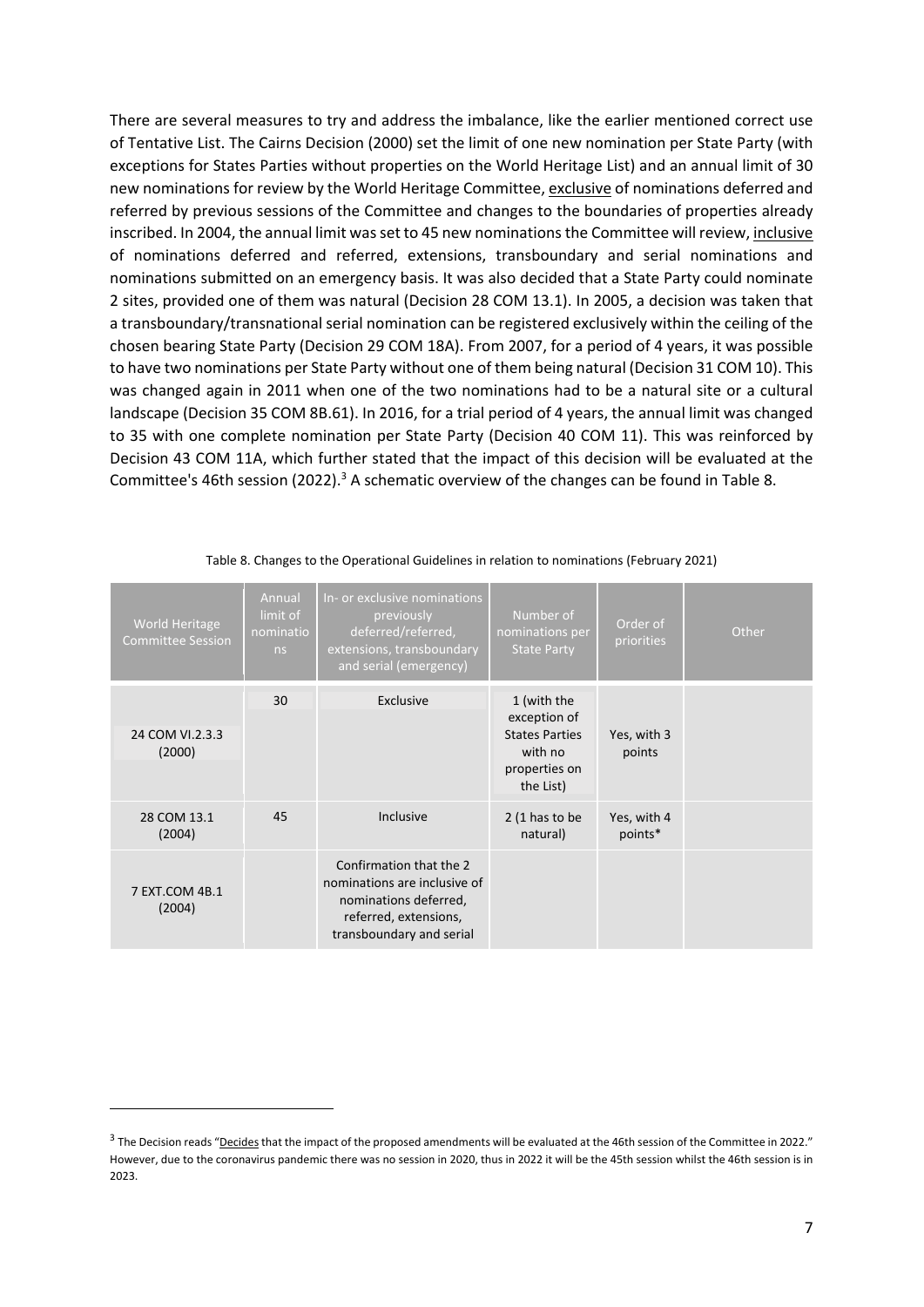| <b>World Heritage</b><br><b>Committee Session</b> | Annual<br>limit of<br>nominatio<br>ns | In- or exclusive nominations<br>previously<br>deferred/referred,<br>extensions, transboundary<br>and serial (emergency) | Number of<br>nominations per<br><b>State Party</b>        | Order of<br>priorities   | Other                                                                                                                                                              |
|---------------------------------------------------|---------------------------------------|-------------------------------------------------------------------------------------------------------------------------|-----------------------------------------------------------|--------------------------|--------------------------------------------------------------------------------------------------------------------------------------------------------------------|
| 29 COM 18A<br>(2005)                              |                                       |                                                                                                                         |                                                           |                          | The transboundary<br>transnational serial<br>nomination can be<br>registered<br>exclusively within<br>the ceiling of the<br>(chosen) bearing<br><b>State Party</b> |
| 31 COM 10<br>(2007)                               |                                       |                                                                                                                         | $\overline{2}$                                            | Yes, with 10<br>points   |                                                                                                                                                                    |
| 35 COM 8B.61<br>(2011)                            |                                       |                                                                                                                         | $2(1$ has to be<br>natural or a<br>cultural<br>landscape) |                          |                                                                                                                                                                    |
| 40 COM 11<br>(2016)                               | 35 (until<br>2018)                    |                                                                                                                         | $\mathbf{1}$                                              | Yes, with 12<br>points   |                                                                                                                                                                    |
| 43 COM 11A<br>(2019)                              | 35 (as<br>from<br>2018)               |                                                                                                                         | $\mathbf{1}$                                              | Yes, with 12<br>points** |                                                                                                                                                                    |

\* The fourth point was a separate paragraph in Decision 24 COM VI.2.3.3

\*\* These 12 points differ from those in Decision 40 COM 11

Already in 1999 the General Assembly invited States Parties *"with a substantial representation of properties on the World Heritage List to, on a voluntary basis, space voluntarily their future nominations; and/or propose only properties in the under‐represented categories; and/or link their nominations with those of another State Party with under‐represented heritage; or decide to suspend the presentation of new nominations"* (Resolution CONF 206 30‐48). Restricting the number of nominations per State Party by inviting States Parties which are well represented on the World Heritage List to voluntarily space their nominations could prevent further imbalance of the List. Whilst at the same time it is important to encourage and support States Parties with under‐represented categories of sites, and which are not yet or hardly represented on the List, to put forward nominations in order to address the representativity, balance and credibility of this List. The impact of Decision 40 COM 11 requires further analysis in order for it to be fully understood.

The Tunis Meeting in 2019 reflected upon Decision 42 COM 12A "*to examine different possibilities for reforming the nomination and evaluation process and to propose recommendations for consideration by the World Heritage Committee in view of increasing the balance and credibility of the World Heritage List*". A potentially important development in regard to developing quality nominations is Recommendation 6.B.1 from this meeting, namely the Preliminary Assessment and the two-phase nomination process (WHC/19/43.COM/INF.8). Decision 43 COM 12 reads that the World Heritage Committee is *"[c]onvinced that the most appropriate means for restoring and enhancing the credibility and balance of the World Heritage List is the development of high quality nominations for sites which have a strong potential to succeed, through enhanced dialogue between the States Parties and the* Advisory Bodies from a very early stage, decides to endorse the principle of a two-phase nomination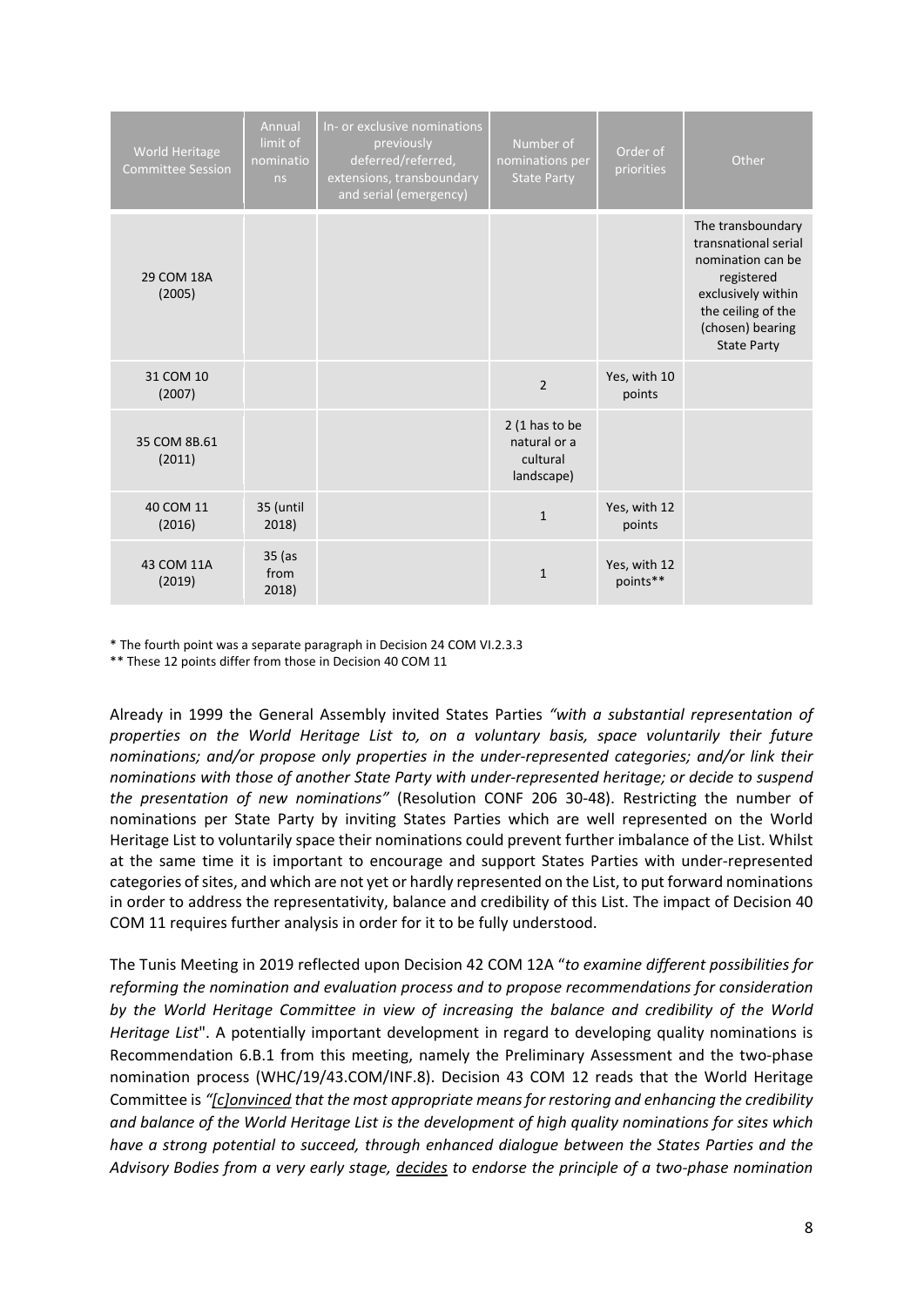*process, with the "Preliminary Assessment" (PA) as a first phase of the nomination process, and with the current mechanism ‐ as described in paragraph 128 of the Operational Guidelines ‐ as a second phase".* The Preliminary Assessment could have a potential for shifting resources from nominations to conservation which will have a further positive impact on the credibility of the List (WHC/19/43.COM/12).

# 4. Impact on Credibility: ensuring representativity and balance of properties

#### 4.1 Upstream Process

In 2010 there was an expert meeting on "Upstream Processes to Nominations: Creative approaches in the nomination process" held in Phuket, Thailand, 27‐29 April. Decision 34 COM 12.III encouraged the World Heritage Centre to follow up on the approaches and recommendations of the Phuket expert meeting on upstream processes. This process is aimed at recognizing the potential of a site to justify OUV prior to the preparation of the nomination file, as a voluntary capacity building exercise, tailored directly to the needs of States Parties. As stated in the Operational Guidelines (par. 71), "*States Parties are encouraged to seek as early as possible upstream advice from the Advisory Bodies during the development of their Tentative Lists as appropriate*."

According to document WHC‐13/37.COM/9, the added value of the upstream process is "*now widely recognized and its principles are increasingly applied throughout the World Heritage system*". This is underlined by the increasing numbers of requests for upstream assistance: in 2018, 16 Upstream Process requests were received and in 2019 the number was 25. The Upstream Process could have a positive impact as it focuses on the quality of nominations, not on the quantity.

### 4.2 Tentative Lists

The Vanoise Report stated that "national tentative lists and regional harmonization of these lists may be a tool to better manage the List, rather than through excessively rigorous evaluation procedures" (WHC-96/CONF.201/INF.8). This was further underlined by the so-called Cairns Decision (2000) which said that "it should be used in the future as a planning tool with a view to reducing any imbalances in the World Heritage List."

Tentative Lists can be used as a preliminary measurement of future trends of the World Heritage List and directions that the potential nominations are taking, clarifying impacts of the Global Strategy as they should be "an inventory of those properties situated on its territory which each State Party considers suitable for nomination to the World Heritage List" (Operational Guidelines, par. 62).

Out of the 194 States Parties to the World Heritage Convention, 15 (8%) do not have a Tentative List: 5 from Asia and the Pacific; 4 from Africa; 3 from Latin America and the Caribbean; and 3 from Europe and North America. From these 15 States Parties, 6 States Parties (40%) are SIDS. 7 of these 15 States Parties (46.6%) have no property inscribed on the World Heritage List and are marked with an (\*) in the list below. From these, Somalia ratified the World Heritage Convention only in 2020. Other 7 States Parties have ratified the World Heritage Convention since the Global Strategy was adopted.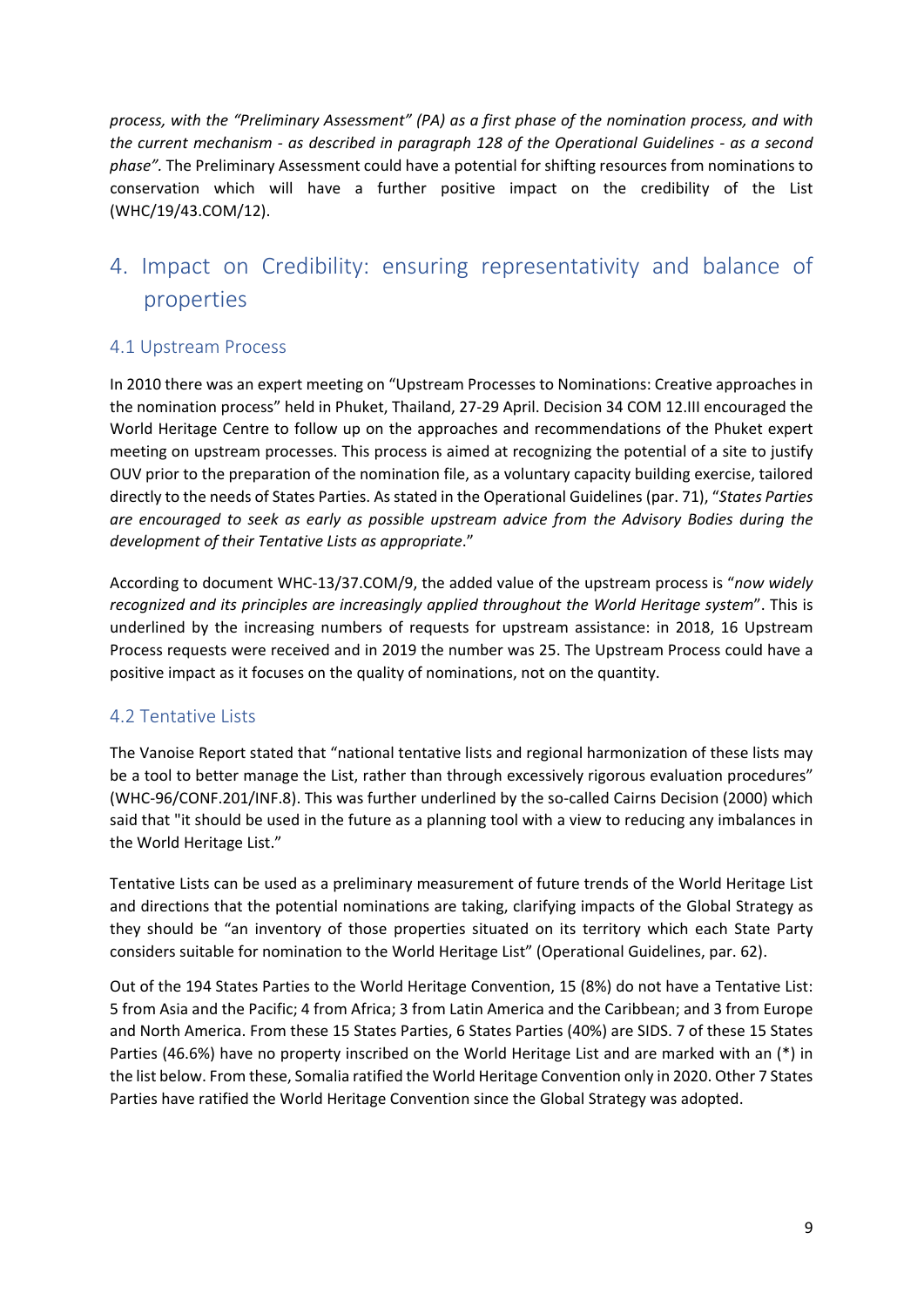| Region | Africa                                  | Asia and the Pacific | <b>Arab States</b>           | Europe<br>and North<br>America | Latin America and the<br>Caribbean |
|--------|-----------------------------------------|----------------------|------------------------------|--------------------------------|------------------------------------|
|        | Equatorial Guinea*                      | Brunei Darussalam*   | $\qquad \qquad \blacksquare$ | <b>Holy See</b>                | Antigua and Barbuda (SIDS)         |
|        | Sao<br>Tome<br>and<br>Principle (SIDS)* | Cook Islands (SIDS)* | $\overline{\phantom{a}}$     | Luxembourg                     | Belize                             |
|        | Somalia*                                | Kiribati (SIDS)      | $\overline{\phantom{a}}$     | San Marino                     | Saint Lucia (SIDS)                 |
|        | Timor Leste*                            | Niue (SIDS)*         | $\overline{\phantom{a}}$     | $\overline{\phantom{a}}$       | $\overline{\phantom{m}}$           |
|        |                                         | Singapore            | $\overline{\phantom{m}}$     | $\overline{\phantom{a}}$       |                                    |

The process of establishing Tentative Lists has been effective in terms of quantity: 92% of States Parties to the World Heritage Convention have a Tentative List, even though some need to be updated in accordance with paragraph 65 of the Operational Guidelines. It has to be noted though that quantity does not say anything about quality.

The harmonization of Tentative Lists is another aspect of improving the representativity, balance and credibility of the World Heritage List. As stated in paragraph 73 of the Operational Guidelines, "*States Parties are encouraged to harmonize their Tentative Lists at regional and thematic levels*". This should assist them, together with the Advisory Bodies, to review gaps and identify common themes. Cooperation between States Parties in the preparation of nominations is also an element of the harmonization process.

Prior to the Global Strategy, since 1984, several harmonization meetings and workshops have been held, both at regional and subregional levels. Recently, harmonization efforts have been undertaken in Central, Eastern and South‐Eastern Europe, 2008; North Africa, 2010; East African countries, 2012; Africa, 2014; Mesoamerican sub‐region, 2014; and Mexico, Central America and the Caribbean, 2019.

The function of the Tentative Lists as a tool to better manage the World Heritage List has been emphasized many times over, like indicated in Decision 28 COM 13.1, which reads that "*Tentative Lists are an effective and indispensable tool in the identification of potential World Heritage properties at national and (sub)regional level, and thereby contributing to the representativity of the List.*" The Tunis Meeting underlined this as well but also highlighted that they are not used to their full potential by States Parties and indicated that improved guidance would be beneficial (WHC/19/43.COM/12). In 2020, a *Guidance on Developing and Revising World Heritage Tentative Lists* was published.

### 4.3 Gap analysis

The World Heritage Committee at its 24th session in Cairns (2000) decided to proceed with an analysis of properties inscribed on the World Heritage List and sites on the Tentative Lists on a regional, chronological, geographical and thematic basis. The gap analysis would provide the World Heritage Committee with a clear overview of the composition of the World Heritage List and Tentative Lists by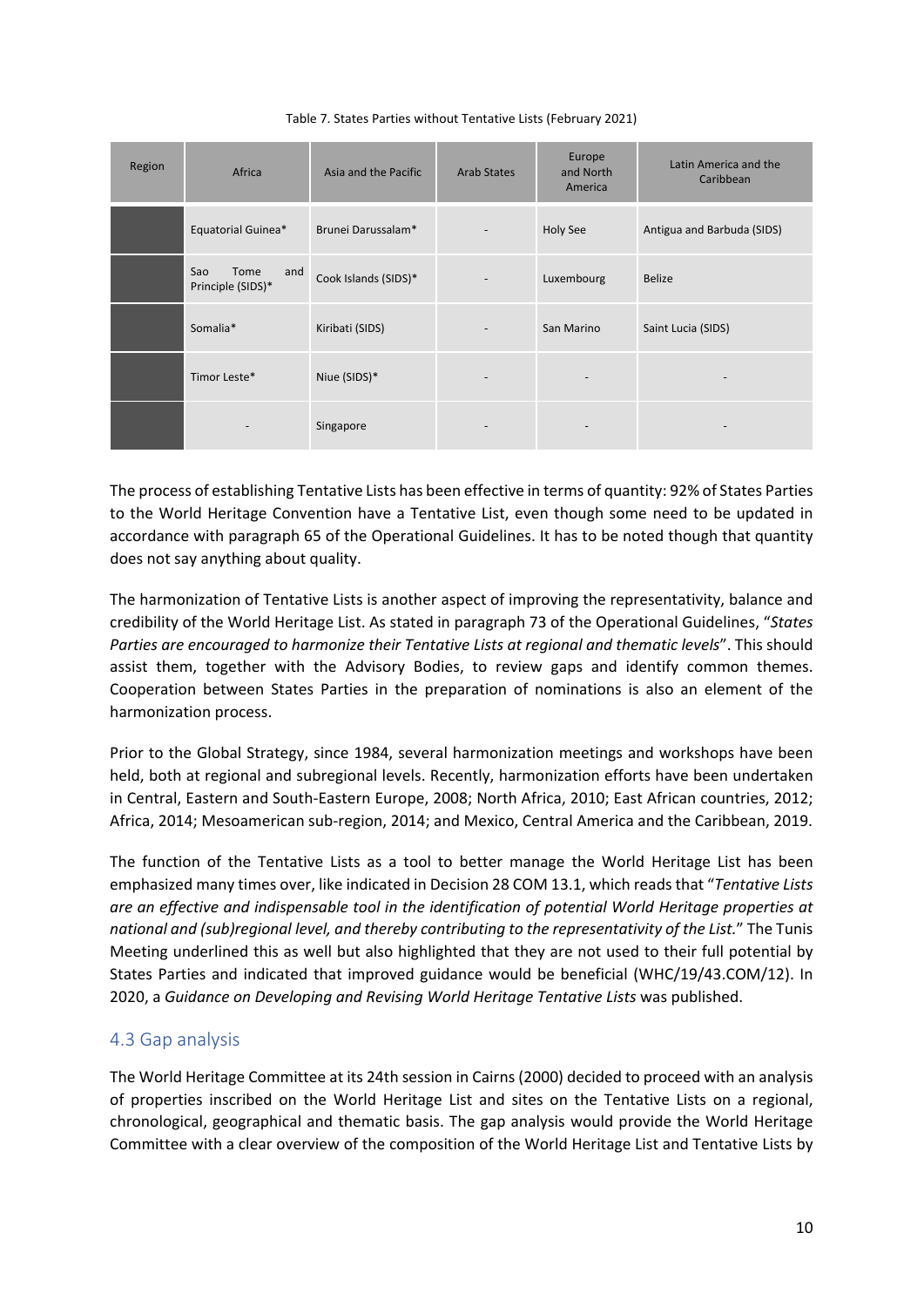2002-2003, and identify likely trends in the short-medium term with a view to identify underrepresented categories of heritage of potential Outstanding Universal Value (WHC‐02/CONF.201/6).

ICOMOS presented its findings in 2004 in the publication *The World Heritage List: Filling the gaps ‐ an action plan for the future*. ICOMOS based its study on 14 categories or themes, related to geo‐cultural regions of the world. In Decision 28 COM 13.1 the Committee recognized the need "*to increase the technical and administrative capacity of the World Heritage systems, to encourage growth of under‐ represented categories and geographical coverage*".

ICOMOS noted that "*balance should not be seen to refer to a balance between countries, or types of properties, but rather to how well a particular type of heritage of outstanding universal value is represented on the list*" and that "*cultural regions that need to be seen as the main framework for the analysis of the World Heritage List do not necessarily correspond to political boundaries. It is therefore* not possible to aim for a 'balance' at State Party or country level, nor even in relation to larger political *entities*" (ICOMOS, 2004, p.14 and 19).

In the same year, IUCN published a strategy paper *The World Heritage List: Future priorities for a credible and complete list of natural and mixed sites* which identified 20 key areas with potential for World Heritage inscription. Since then, at least 12 properties have been inscribed located within those key areas. IUCN stated that "*as noted at the outset, it is a core principle that all natural and mixed sites* inscribed on the World Heritage List must be of OUV. Therefore, there is a clear implication that there must be a finite number of existing and potential sites for inclusion on the World Heritage List. Though *further analytical work will be required to determine this with confidence, IUCN considers that a number in the range of 300 natural and mixed World Heritage sites should be sufficient to complete* this part of the World Heritage List. This might be done over say a 10-year time period. However *subsequent additions to the list may be needed in the light of new information and scientific knowledge*" (IUCN, 2004, p.13).

The number stated by IUCN in 2004 of around 300 natural and mixed sites has not been reached in 2020 where there are 213 natural properties and 39 mixed properties inscribed giving a total of 252. On Tentative Lists, 395 sites are being proposed as potential natural sites, while 197 as mixed sites, bringing the total to 592 potential new nominations for natural and mixed sites.

Given the fact that these gap analyses are 17 years old, consideration could be given to revisit these studies and evaluate their impact on the current composition of both World Heritage List and Tentative Lists, especially in relation to cultural heritage as this is a dynamic concept.

### 4.4 Thematic studies

Another tool to contribute towards the Global Strategy are thematic studies as one of the key objectives has been to expand the understanding of heritage and include new categories to the World Heritage List. The Vanoise Report considered a series of thematic studies on natural heritage crucial (WHC‐96/CONF.202/INF.9). Both ICOMOS and IUCN have developed thematic, regional, and other studies. States Parties are encouraged to consult these thematic studies when preparing Tentative Lists and nominations (Operational Guidelines, par. 147 and 72). In 1998 the report to the Committee spoke of the fact that well‐focused thematic studies "*have become important guides for the implementation of the Convention in different regions*" (WHC‐98/CONF.203/12).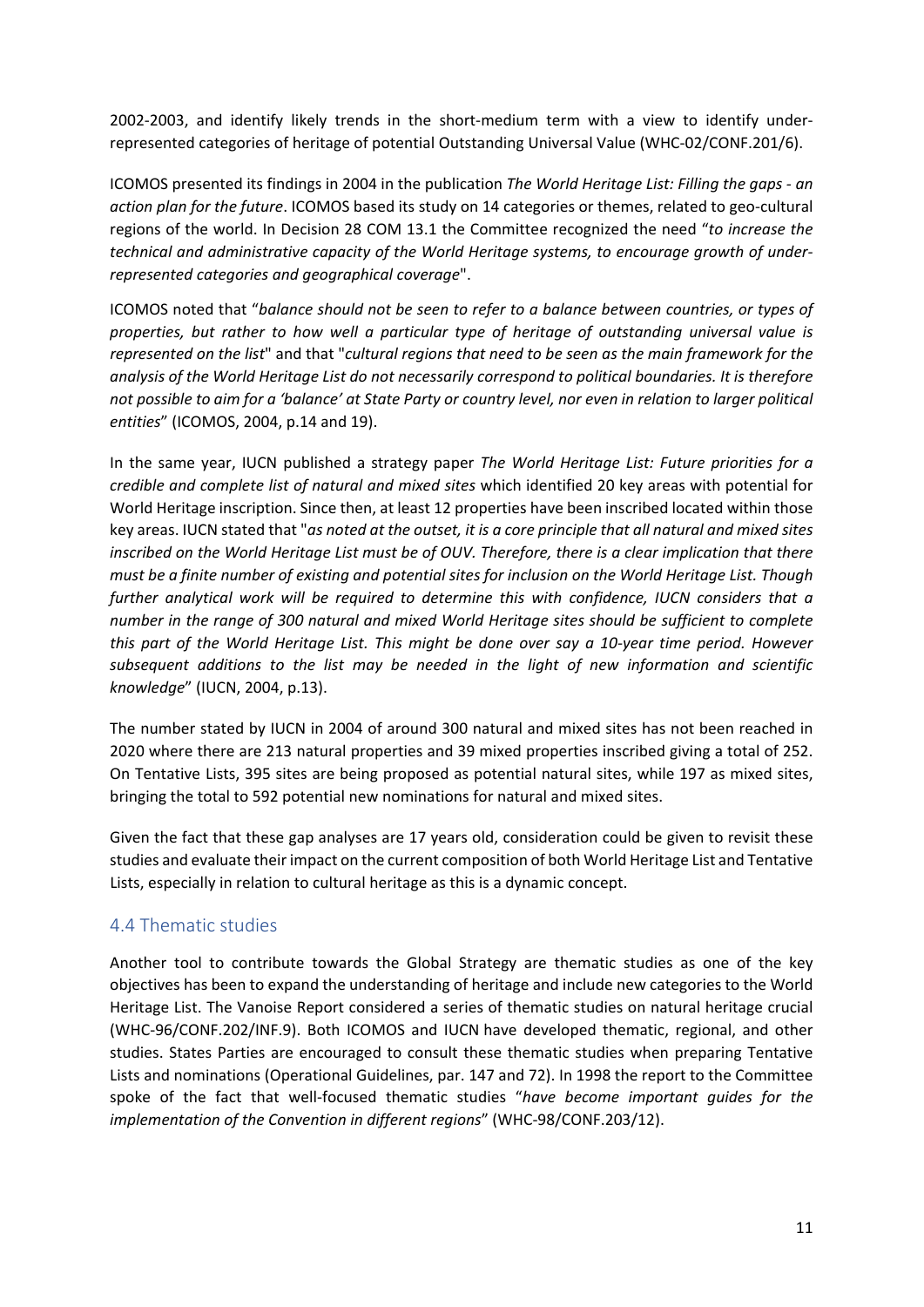ICOMOS Thematic studies addressed specific exploration on a category of heritage globally or in a certain region. 23 thematic studies for cultural sites not represented or under-represented<sup>4</sup> have been published, including rock art, fossil hominid sites, bridges, canals, railways, workers settlements, archaeoastronomy. Noticeable is a study on the Silk Roads which facilitated recognition of the overall framework under which the first inscription occurred in 2014, a transnational serial property shared by China, Kazakhstan and Kyrgyzstan. This site is part of the Tentative List of several States Parties which foresee to nominate other segments in the near future.

From these studies, only two refer to cultural landscapes (*Paysages culturels viticoles* (available in French only) and *Cultural landscapes of the Pacific Islands*), which later reflected in the number of vineyard landscapes populating the World Heritage List (Jurisdiction de Saint Emilion, France, 1999; Tokaj Wine Region Historic Cultural Landscape, Hungary, 2002 ‐ inscribed before the study; Vineyard Landscape of Piedmont: Langhe‐Roero and Monferrato, Italy, 2014; Champagne Hillsides, Houses and Cellars, France, 2015; Les Climats, terroirs of Burgundy, France, 2015; Le Colline del Prosecco di Conegliano e Valdobbiadene, Italy, 2019 ‐ among those inscribed after the study) and the inscriptions of cultural landscapes of Chief Roi Mata's Domain, Vanuatu, 2008 and Kuk Early Agricultural Site, Papua New Guinea, 2008.

IUCN has published 20 thematic studies and World Heritage related documents which address the identification of ecosystems under-represented on the World Heritage List, such as fossil sites, wetland and marine protected areas, forest protected areas and mountain protected areas, caves and karst among others. IUCN published a resource manual for practitioners on Natural World Heritage nominations in 2008, as well as an analysis on serial properties, the conservation of World Heritage properties via the List of World Heritage in Danger, and the application of criterion (vii) on natural beauty. A study on the standards for OUV of Natural World Heritage was published in 2008.<sup>5</sup>

### 4.5 Transboundary and Transnational Nominations

One of those under‐represented categories on the World Heritage List are transboundary and transnational nominations. The intergovernmental process of initiating such nominationsis most likely a contributing factor for this. On Tentative Lists, for transboundary/transnational sites, Europe and North America lead the number of sites proposed as such with 60.8% of the total of potential transboundary/transnational nominations (see Table 9). The number of transboundary/transnational proposals represents only 2.6% of the Tentative Lists.

On the World Heritage List, transboundary/transnational properties are also in their majority located in Europe and North America with 55.3% of transboundary properties inscribed on the List located in States Parties in this region. In terms of balance in types, 52.6% of the transboundary/transnational properties are cultural properties.

From the thematic studies, initiatives to nominate sites belonging to these categories have increased, including transnational projects for the nomination of serial and transboundary sites such as the Ancient and Primeval Beech Forests of the Carpathians and other regions of Europe (Europe and North America) or itineraries/cultural routes (Heritage Routes) like Qapaq Ñan (Latin America and the

<sup>4</sup> https://www.icomos.org/en/component/content/article?id=198

<sup>5</sup> https//portals.iusn.org/library/taxonomy/term/36720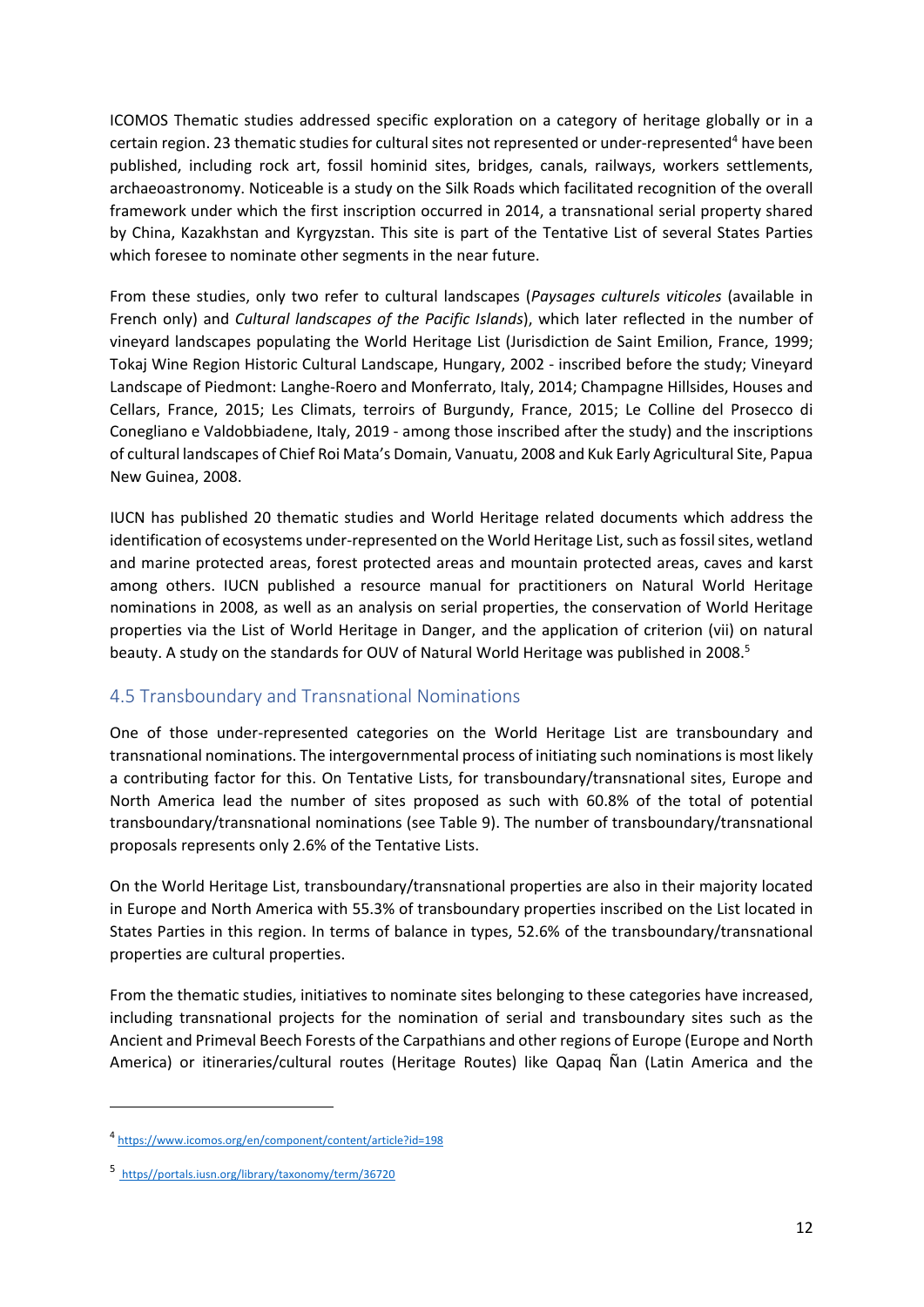Caribbean), the Heritage of Mercury, Almadén and Idrija (Slovenia and Spain) or nominations of segments under the common framework of the Silk Roads (Asia and the Pacific) or Frontiers of the Roman Empire (Europe and possibly in the future Arab States).6

| Number of<br>Transboundary sites | Africa | Asia and the Pacific | <b>Arab States</b> | Europe and North<br>America | Latin America and<br>the Caribbean |
|----------------------------------|--------|----------------------|--------------------|-----------------------------|------------------------------------|
| 46                               | 9      | 8                    |                    | 28                          |                                    |
| %                                | 19.6   | 17.4                 | 2.8                | 60.8                        |                                    |

Table 9. Number of sites on Tentative Lists: transboundary/transnational<sup>7</sup> (February 2021)

#### Table 10. Number of properties on the World Heritage List: transboundary/transnational, according to regions (February 2021)

| Number of transboundary/transnational<br>properties | Africa | Asia and the<br>Pacific | <b>Arab States</b> | Europe and<br>North America | Latin America<br>and the<br>Caribbean |
|-----------------------------------------------------|--------|-------------------------|--------------------|-----------------------------|---------------------------------------|
| 38                                                  | 8      | 4                       | 0                  | 21                          |                                       |
| 100%                                                | 21%    | 10.5%                   | 0%                 | 55.3%                       | 13.2%                                 |

#### Table 11. Number of properties on the World Heritage List: transboundary/transnational, according to type (February 2021)

| Number of transboundary/transnational<br>properties | Cultural | <b>Natural</b> | Mixed |
|-----------------------------------------------------|----------|----------------|-------|
| 38                                                  | 20       | 15             |       |
| 100%                                                | 52.6%    | 39.5%          | 7.9%  |

In order to ensure well prepared and effectively managed transboundary/transnational properties, in 2007, the General Assembly requested the Advisory Bodies and the World Heritage Centre "*to develop additional technical and policy guidance for Serial and Transboundary nominations and in particular for their identification and management*" (Resolution 16 GA 9). In 2008, a workshop on Natural Serial Properties was held in Vilm, Germany 26‐30 November, and later in 2010, an International Expert

<sup>&</sup>lt;sup>6</sup> Another potential transnational project is the Slave Route (Africa). However, so far only single and separate nominations have been submitted.

 $<sup>7</sup>$  Proposed transboundary sites on Tentative Lists might be repeated because it is not always acknowledged that the site is being proposed</sup> by more than one State Party.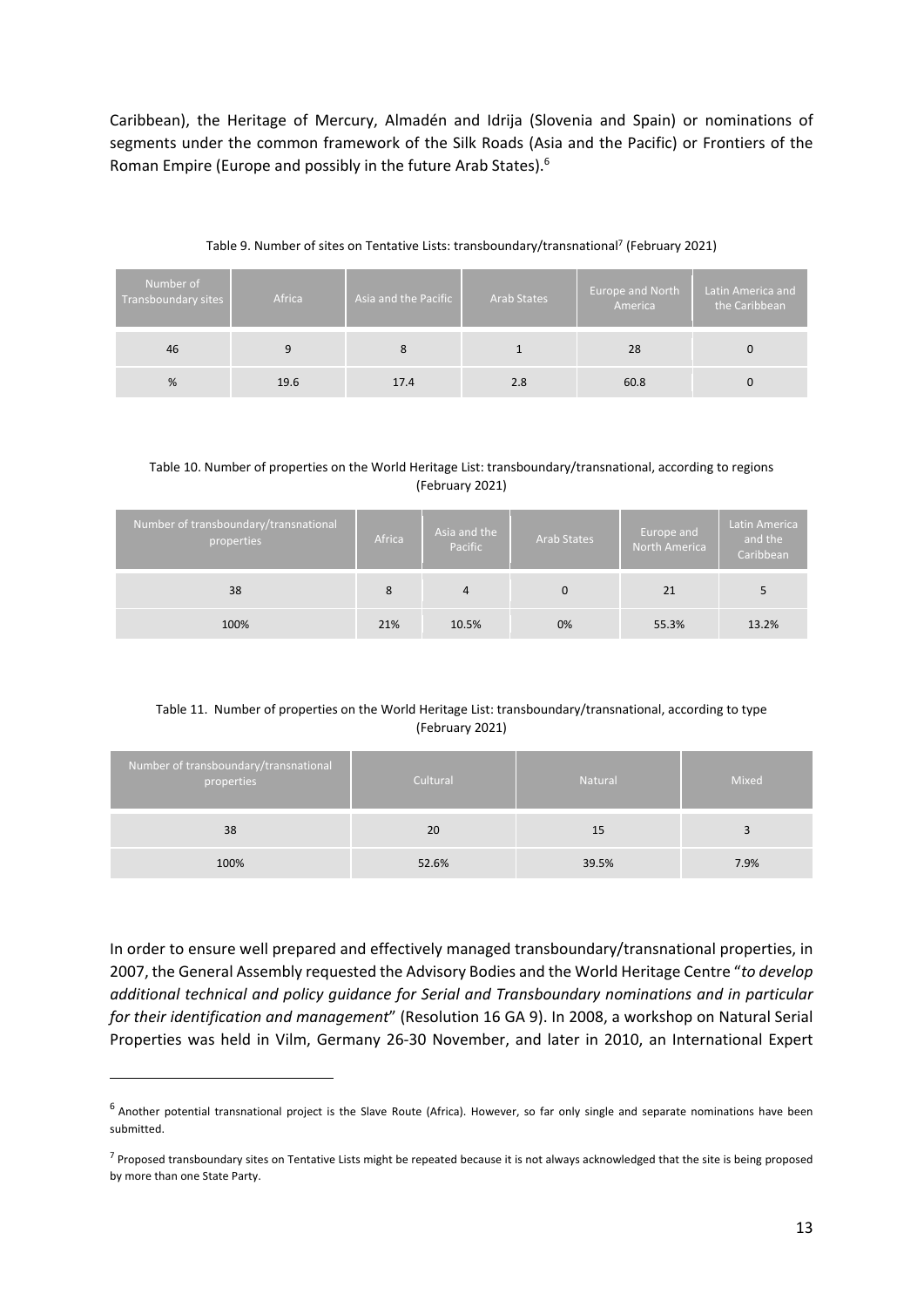Meeting on World Heritage and Serial properties and Nominations was held in Ittingen, Switzerland, 25‐27 February, following Decisions 32 COM 10B and 33 COM 10A. Since then, several regional meetings have focused on specific potential transboundary and transnational serial properties.

#### 4.6 Mixed sites and Linking Nature and Culture

Linking natural and cultural heritage has been in the nature of the World Heritage Convention since its inception, as a unique instrument bringing together concerns for cultural and natural heritage protection. Balancing the proportion between natural properties and cultural properties and increasing the numbers of mixed properties have also been at the core of the Global Strategy. International experts meetings like Natural and Cultural Heritage Experts Meeting (Amsterdam, 1998) or the Experts meeting on Authenticity and Integrity in an African Context (Zimbabwe, 2000) have addressed the issues arising when trying to apply this division between cultural and natural heritage for certain communities and territories. Discussions on mixed sites and cultural landscapes have continuously been carried out in this context.

A reflection on processes for mixed nominations was initiated in 2013 by the World Heritage Committee through Decision 37 COM 8B.19 in relation to the deferral of the nomination of Pimachiowin Aki, Canada. The World Heritage Centre undertook a study where it was found that 78 nomination dossiers for mixed sites were submitted for evaluation by the Advisory Bodies and consideration by the Committee from 1978‐2013. Of those nominations, 29 sites were inscribed as mixed properties, 11 as natural properties, 18 inscribed as cultural properties and 4 were not inscribed. The remaining nomination dossiers were referred, deferred or withdrawn (WHC‐14/38.COM/9B). IUCN and ICOMOS started an exploration on methods for jointly evaluating mixed sites and cultural landscapes, and in 2019 certain reforms to the process of evaluation for this type of sites were proposed (Decision 43 COM 9B).

Following this reflection process, the IUCN-ICOMOS Connecting Practice Project emerged in 2013, followed by the Nature-Culture Journey and CultureNature Journey (since 2016/ICOMOS and IUCN), People, Nature, Culture Workshops (ICCROM‐IUCN World Heritage Leadership) (since 2016) and the UNESCO Chair on Nature‐Culture Linkages in Heritage Conservation, University of Tsukuba (2016‐ 2019) with the aim to exchange and learn methods from both sectors and adopt landscape approaches for the interpretation and management of heritage places. Further partnerships and intersectoral cooperation are part of the work of UNESCO with Linking Cultural and Biological Diversity.

### 4.7 Cultural landscapes

Integrated in 1992, cultural landscapes were expected to support the implementation of the Global Strategy in under-represented regions. Currently, the number of properties inscribed as cultural landscapes represent 10% of the properties on the List. On the Tentative Lists, proposals of cultural landscapes represent 8% of the total.

74 States Parties (38.1%) have at least one property inscribed as a cultural landscape (see Table 12). Even though, the Asia and the Pacific region made use of these new categories, it was still Europe and North America which had more cultural landscapes inscribed over time. 52.6% of the properties inscribed as cultural landscapes are located in the Europe and North America region, and 21.9% are located in Asia and the Pacific. Other regions(Africa, Latin America and the Caribbean and Arab States) which are less represented on the World Heritage List, represent 25.5% of cultural landscapes inscribed. This would seem to show that the recognition of cultural landscapes as a new way to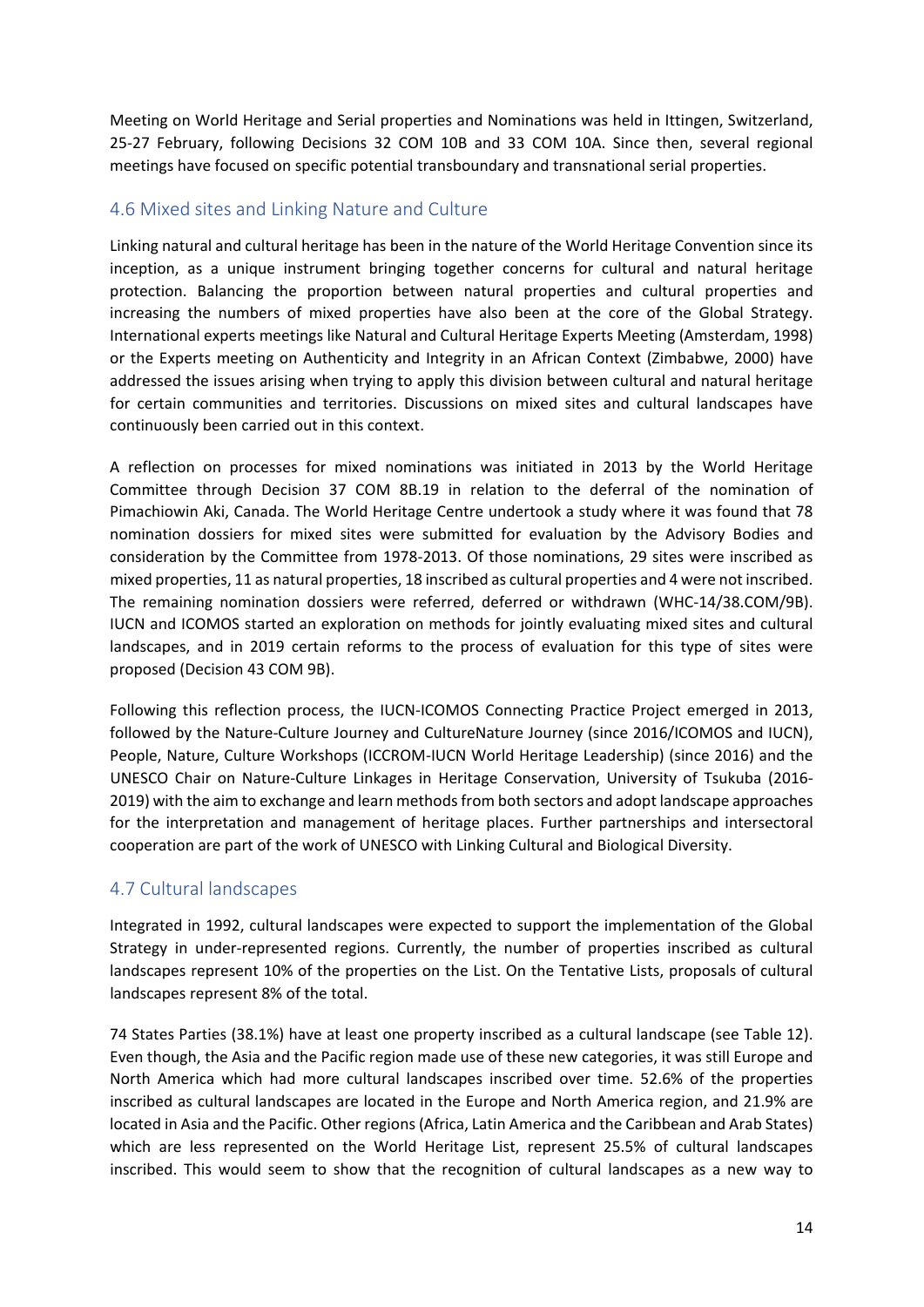interpret heritage and as an inclusive category could not fully address the lack of representativity and especially, regional balance. However, if we look at numbers from a different perspective, the result may change. For instance, looking at the percentage of cultural landscapes against cultural and mixed properties inscribed in each region (Africa 25.8%, Europe and North America 12.5%, Asia and the Pacific 12.4%, Latin America and the Caribbean 9.6%, Arab States 4.9%), it appears that it is mainly the Africa region that benefitted from the introduction of the cultural landscape category. This outcome is an issue that deserves further study.

| Number of cultural<br>landscapes <sup>8</sup>                  | Africa | Asia and the Pacific | <b>Arab States</b> | Europe and North<br>America | Latin America and the<br>Caribbean |
|----------------------------------------------------------------|--------|----------------------|--------------------|-----------------------------|------------------------------------|
| 137                                                            | 15     | 25                   | $\overline{4}$     | 60                          | 10                                 |
| %                                                              | 13.2   | 21.9                 | 3.5                | 52.6                        | 8.8                                |
| <b>Number of States</b><br>Parties with cultural<br>landscapes | Africa | Asia and the Pacific | <b>Arab States</b> | Europe and North<br>America | Latin America and the<br>Caribbean |
| 74                                                             | 11     | 25                   | $\overline{4}$     | 24                          | 10                                 |
| %                                                              | 14.9   | 33.8                 | 5.4                | 32.4                        | 13.5                               |

Table 12. Number of properties on the World Heritage List: cultural landscapes, according to regions (February 2021)

On the Tentative Lists, Europe and North America lead the number of cultural landscapes proposed with 42% of the 137 sites proposed as cultural landscapes (see Table 13), followed by Africa with 22% and Asia and the Pacific with 18%. Latin America and the Caribbean and Arab States have 9% each. Therefore, the trend of cultural landscapes nominations appearsto follow a similartrend asthe current composition of the World Heritage List, yet with a small decrease from Europe and North America and an increase from Africa on the Tentative Lists.

#### Table 13. Number of sites on Tentative Lists: cultural landscapes<sup>9</sup> (February 2021)

| Number of cultural<br>landscapes | Africa | Asia and the Pacific | <b>Arab States</b> | Europe and North<br>America | Latin America and the<br>Caribbean |
|----------------------------------|--------|----------------------|--------------------|-----------------------------|------------------------------------|
| 137                              | 30     | 25                   | 12                 | 57                          |                                    |
| %                                | 22     | 18                   |                    | 42                          | 9                                  |

<sup>8</sup> Source: http://whc.unesco.org/en/culturallandscape/

<sup>&</sup>lt;sup>9</sup> The number of cultural landscapes proposed on the Tentative Lists has been determined based on the use of the tag 'cultural landscapes' or the explicit mention of the term cultural landscape to describe the site.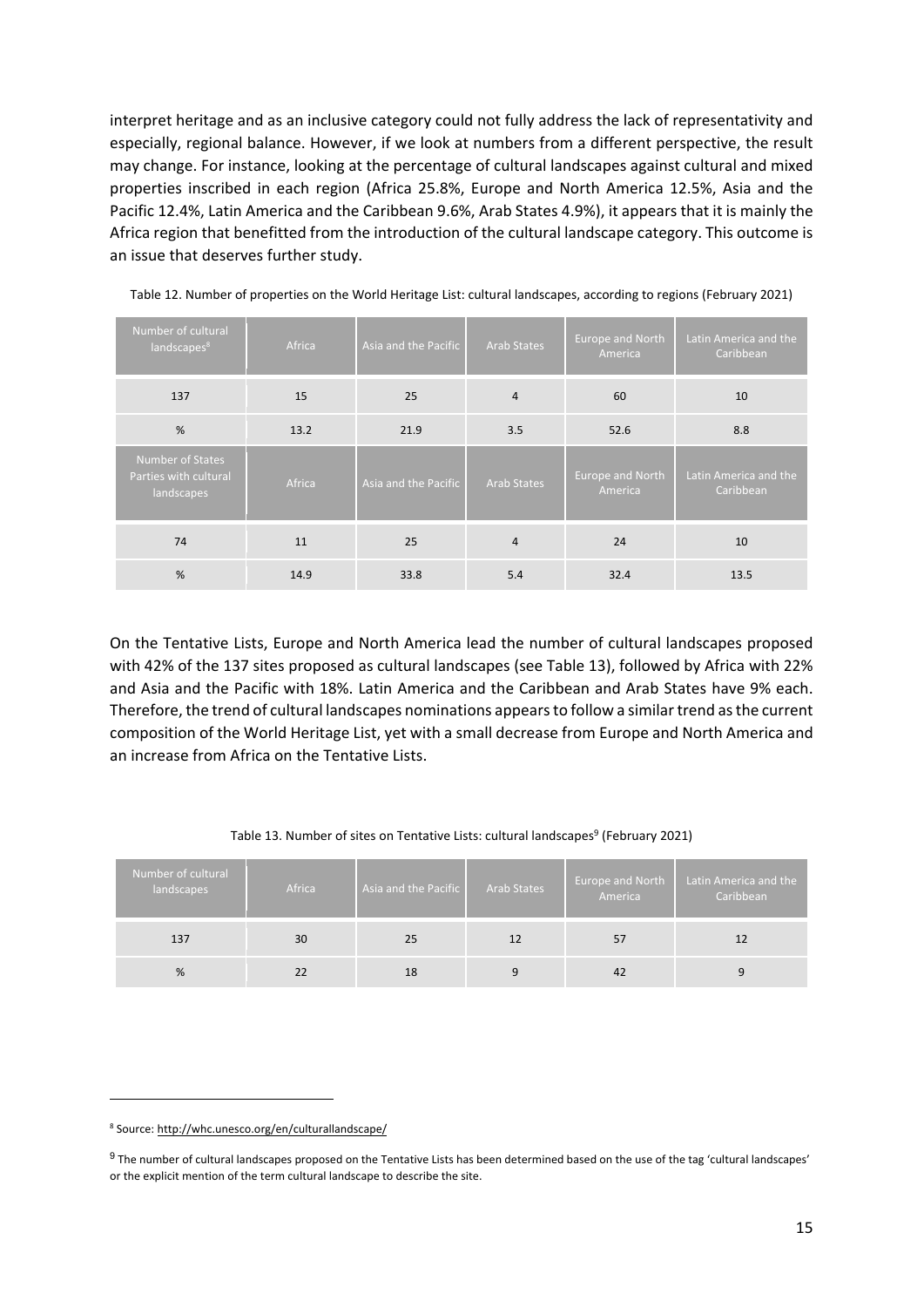#### 4.8 Other categories on the World Heritage List and Tentative Lists

In terms of other categories, the most represented categories of heritage remain cultural properties described as historical buildings, monuments, palaces, castles and tombs or mausoleums, which together represent 38% of the properties in the World Heritage List (see Table 14). On the Tentative Lists, this number is reduced to 26.4%, yet 463 sites are proposed under these categories. Cultural properties under the categories of historic cities or historic urban areas and archaeological sites represent 15.3% and 14.1% respectively on the List. On Tentative Lists, these represent 10.8% and 7.3% reducing the proportion of sites nominated under these categories. However, the numbers are 190 and 128 respectively, while there are 172 and 158 properties under these categories already inscribed on the List. Industrial heritage and 20th Century heritage are represented on the List with 4.5% and 2.7% respectively and constitute only 2.1% and 1.3% respectively of the total of sites on the Tentative Lists.

This denotes a small reduction in the trend of nominations of over-represented categories on the World Heritage List, from 67.4% on the List to 44.5% on the Tentative Lists. However, this relative reduction refers to the increase in the proportion of natural and mixed sites (see Tables 5 and 6), and not necessarily in the increase of proposals from other categories such as vernacular, industrial or 20th Century heritage (see Table 14). Nevertheless, the under‐represented categories have achieved a certain representation.

| Categories / typologies                            | Number of sites<br><b>Tentative List</b> | $\frac{9}{6}$  | Number of properties<br>World Heritage List | %    |
|----------------------------------------------------|------------------------------------------|----------------|---------------------------------------------|------|
| Itineraries (Heritage routes)                      | 11                                       | 0.6            | 46                                          | 4.1  |
| Canals and water management systems                | 11                                       | 0.6            | 16                                          | 1.4  |
| Historic areas, cities, towns                      | 190                                      | 10.8           | 172                                         | 15.3 |
| Archaeological sites                               | 128                                      | 7.3            | 158                                         | 14.1 |
| Vernacular heritage                                | 35                                       | $\overline{2}$ | 53                                          | 4.7  |
| <b>Rock Art</b>                                    | 13                                       | 0.8            | 21                                          | 1.9  |
| Fossil (including natural and cultural properties) | 28                                       | 1.6            | 41                                          | 3.7  |
| <b>Fortifications</b>                              | 36                                       | 2.1            | 34                                          | 3    |
| Industrial, including mining sites                 | 36                                       | 2.1            | 51                                          | 4.5  |

Table 14. Number of sites on the Tentative List<sup>10</sup> and the World Heritage List: other categories<sup>11</sup> (February 2021)

 $10$  The percentage refers to the total number of sites on the Tentative Lists. Some sites represent more than one category. Categories have been identified based on the use of relevant keywords in the title and/or description of the site: Itineraries/routes for Itineraries; Canals/Water management for canals and water management systems; historic city/historic town/historic district/historic urban area/historic settlement for historic areas, cities, towns; archaeological sites/archaeological remains/ruins for Archaeological sites; traditional architecture/vernacular architecture/traditional settlement for Vernacular heritage; Rock art for rock art; fossil/pre‐ historic/paleontology for Fossil; forts/fortifications/walls for Fortifications; mining/industrial for Industrial including mining sites; modern architecture/1900s/modern movement/20th century for 20th Century heritage.

<sup>&</sup>lt;sup>11</sup> The percentage refers to the total number of properties on the World Heritage List. Some properties represent more than one category.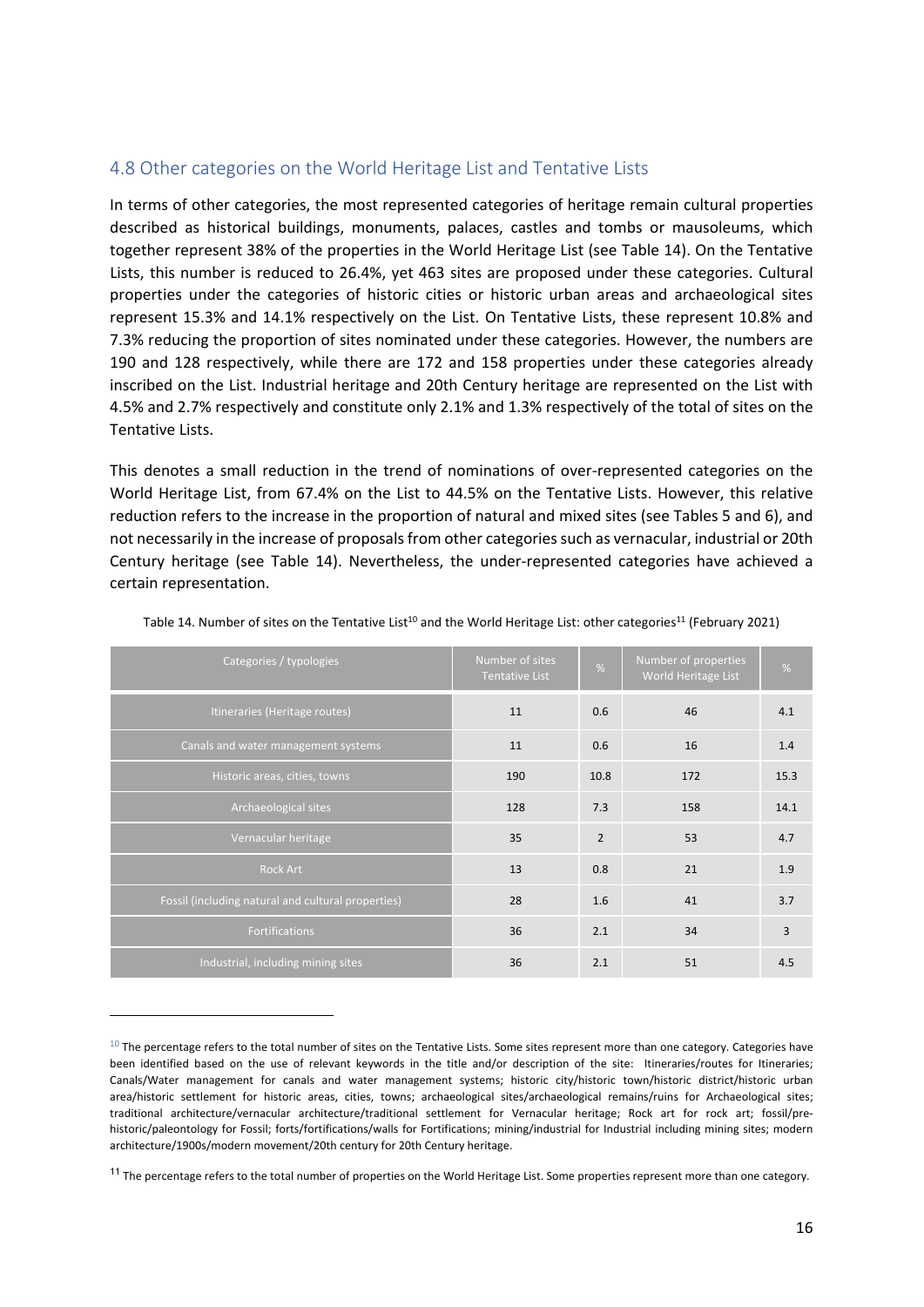| Categories / typologies                                                        | Number of sites<br><b>Tentative List</b> | %    | Number of properties<br>World Heritage List | %   |
|--------------------------------------------------------------------------------|------------------------------------------|------|---------------------------------------------|-----|
| 20th Century heritage                                                          | 23                                       | 1.3  | 30                                          | 2.7 |
| Monuments, palaces, castles, single historic buildings, ensembles<br>and tombs | 463                                      | 26.4 | 425                                         | 38  |

World Heritage Thematic Programmes were adopted at the 25th session of the World Heritage Committee (Helsinki, 2001) to address the need of further reflection, exploration and research on certain themes, under‐represented categories and current issues with a view to achieve the Global Strategy.

#### 4.9 Local communities and Indigenous peoples' representation

The launch of the Global Strategy constituted an important step towards the recognition of the heritage of Indigenous peoples. Even if not directly an impact of the Global Strategy, this recognition reinforceslinks between Strategic Objectives 1 and 5 stated in the Operational Guidelines(par. 26: 5Cs (Budapest Declaration 2002)) and the Global Strategy. In line with the UN Declaration on the Rights of Indigenous Peoples (2007) and UNESCO policy, the Operational Guidelines (par. 12, 64 and 211d) recognize the role of local communities and Indigenous peoples in identifying, managing, protecting and presenting World Heritage (Decision 43 COM 11A). It is in this spirit that the International Indigenous Peoples Forum for World Heritage was launched at the 42nd session of the World Heritage Committee in 2018. Projects like COMPACT (Engaging Local Communities in the Stewardship of World Heritage) provide methodologies for the involvement of local communities and Indigenous peoples in the conservation of World Heritage properties.

A notable case of the integration of Indigenous peoples as an active stakeholder in the implementation of the World Heritage Convention has been the nomination of Pimachiowin Aki, Canada, where 5 Anishinaabe First Nations<sup>12</sup> partnered with the Provincial governments of Ontario and Manitoba, and the national agency, Parks Canada, to nominate their traditional territories together with provincial protected areas as a World Heritage cultural landscape and a mixed site. The nomination project, led by the Indigenous First Nations, took over 10 years and led to the questioning of the Advisory Bodies evaluation methods for mixed sites. Inscribed in 2018, the Pimachiowin Aki nomination process paved the way for new Indigenous‐led nominations such as Budj Bim, Australia, inscribed in 2019.

### 4.10 Capacity building

In 2011, the World Heritage Committee at its 35th session at UNESCO Headquarters adopted the World Heritage Capacity Building Strategy. The strategy aims "*to provide a framework for the development of effective actions and programmes to strengthen or develop capacities of practitioners, institutions, communities and networks for the conservation and management of World Heritage*" (WHC‐11/35.COM/9B). The World Heritage Centre and the Advisory Bodies, in close cooperation with States Parties and Category 2 Centres and other capacity building partners, have undertaken a number of activities to implement it. This includes programs aimed at strengthening regional and national

<sup>12</sup> In 2016, one of the First Nations stepped back and the nomination was withdrawn and resubmitted in 2017 with four First Nations territories included.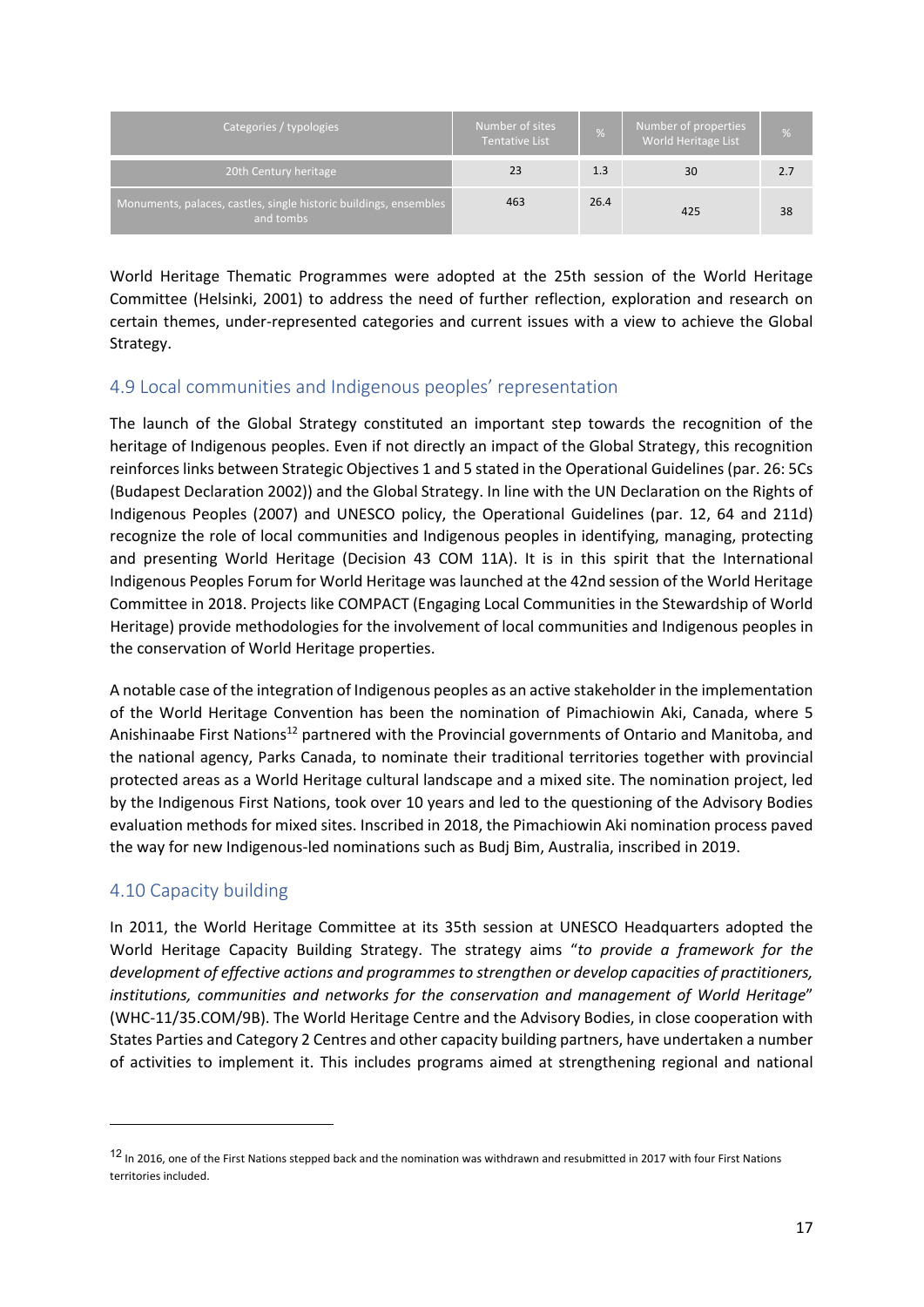institutions responsible for heritage protection, training initiatives targeting professionals and youth and the development of new guidance materials.

Some capacity building programmes and initiatives developed over the years are addressed to States Parties national focal points, World Heritage site managers and regional experts, but also to raise awareness in civil society and especially youth involvement. Some examples of these are Africa 2009, World Heritage Youth Fora, the World Heritage Volunteers 2018 and 2019 campaigns, World Heritage Leadership Programme, World Heritage Site Managers Fora, establishment of the ICCROM Sharjah Office and TABE'A Programme in the Arab States.

Responding to requests of the World Heritage Committee (Action Plan 2006/WHC‐06/30.COM/10), guidance materials have been developed by the Advisory Bodies and UNESCO. There is one on *Preparing World Heritage Nominations* (second edition 2011) in order to help States Parties to achieve good quality World Heritage nominations. The resource manuals *Managing Disaster Risks for World Heritage* (2011), *Managing Natural World Heritage* (2012) and *Managing Cultural World Heritage* (2013) were published. In 2020 the *Guidance for developing and revising Tentative Lists* was published. At the moment, manuals are being updated by the World Heritage Leadership Programme and expected to be published by 2022.<sup>13</sup>

### 4.11 Periodic Reporting Mechanism

In 1998 Periodic Reporting wasintroduced as a reporting mechanism. The Operational Guidelines(par. 202) stipulate that "*Periodic Reporting is important for more effective long‐term conservation of the properties inscribed, as well as to strengthen the credibility of the implementation of the Convention*". It helps to identify trends and tendencies, as well as the efforts that are being made to improve protection, conservation and management of World Heritage properties. The information for the Periodic Reporting is provided by all States Parties through the Periodic Reporting questionnaires, and the analysis is given for an entire region as well as for different sub‐regions. So far there have been two full cycles: 2000‐2006 and 2008‐2015. The third cycle is currently in progress (2018‐2024). There is a Reflection Period between the cycles.

The Periodic Reporting exercise stimulates regional cooperation and exchange of information as the following example in the Arab States demonstrates: one of the outcomes of their Second Cycle of Periodic Reporting exercise was the unanimously agreed priority to work on nominations for natural properties in the Arab Region as this was identified as a gap, endorsed by Decision 34 COM 10A.

As a general observation, it can be noted that there has been progress between cycles one and two, for example on legal frameworks and management systems. Nevertheless, the strengthening of legal frameworks is still considered a priority. Similarly, with enforcing management systems whereby more properties have management systems, but the enforcing of them remains crucial. Other points identified are the need to work on financial and human resources, training and capacity building activities, the involvement of local communities and key stakeholders and updating inventories/Tentative Lists. Other points of attention are transboundary / transnational nominations, buffer zones, impact of climate change, disaster and risk preparedness and World Heritage in (post)conflict areas.

<sup>13</sup> http://whc.unesco.org/en/resourcemanuals/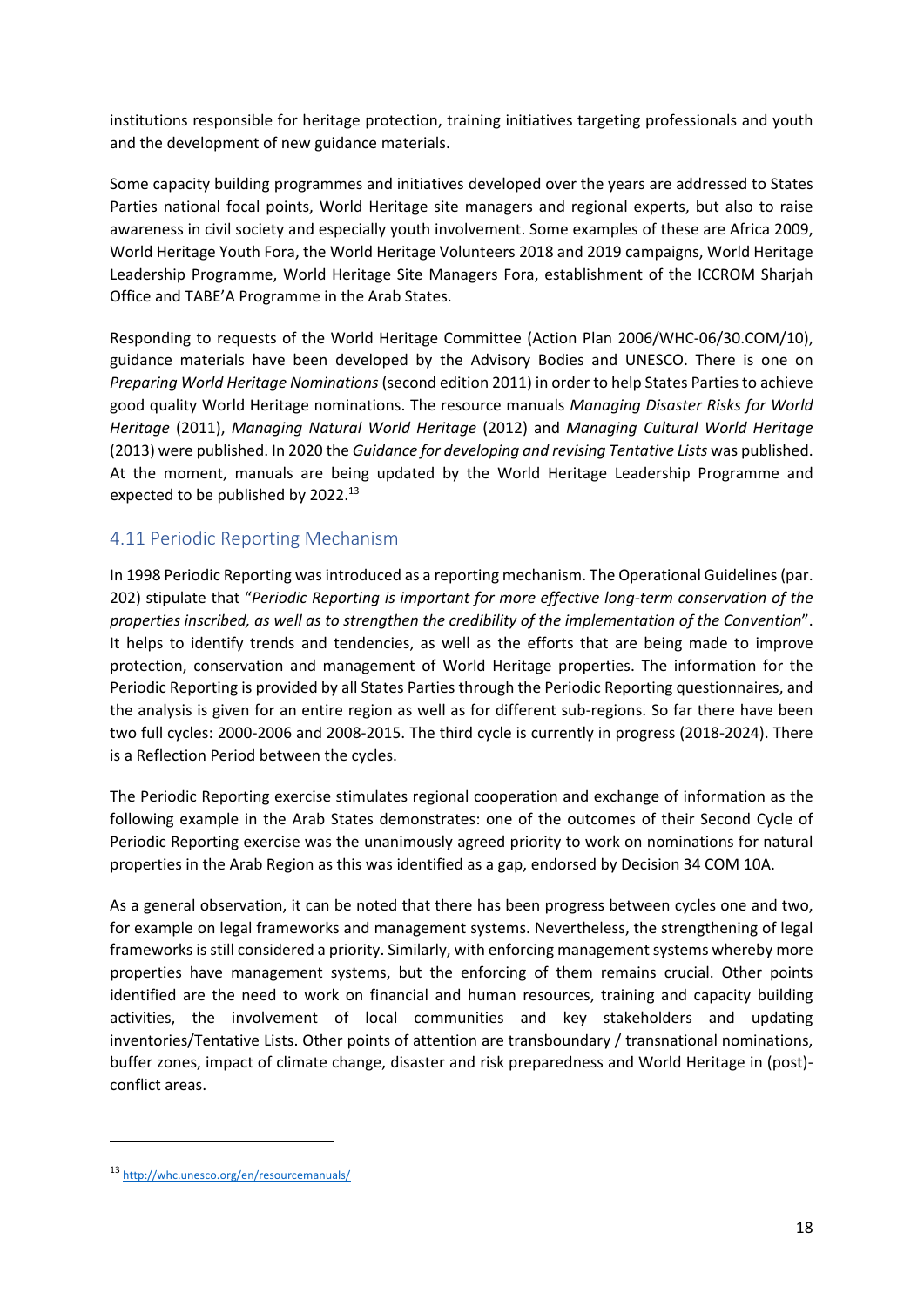A result of the Periodic Reporting exercise are the Regional Reports and Action Plans for World Heritage which are tools for setting regional priorities for implementing the World Heritage Convention by means of concrete goals and a set timing.

#### 4.12 Category 2 Centres under the auspices of UNESCO related to World Heritage

The first UNESCO Category 2 Centre (C2C) related to World Heritage was the Nordic World Heritage Foundation (2003‐2014). Twelve UNESCO C2C related to World Heritage have been established by February 2021, from which 11 are active. Some are general in nature, others are dedicated to one topic like for example Rock Art, an under‐represented category. Decision 35 COM 6 recalls the key role that C2C can play in the implementation of the World Heritage Capacity Building Strategy and the Global Strategy.

| Africa      | <b>APA</b>         | <b>Arab States</b> | Europe and NA                                       | <b>LAC</b>  |
|-------------|--------------------|--------------------|-----------------------------------------------------|-------------|
| <b>AWHF</b> | <b>WHITR-AP</b>    | ARC-WH             | Nordic World Heritage Foundation<br>$(2003 - 2014)$ | <b>RWHI</b> |
|             | $HIST*$            |                    | ICRA (pending)                                      | Lucio Costa |
|             | WNHMT (WII)        |                    | <b>IRCEC</b>                                        |             |
|             | CHEADSEA (pending) |                    |                                                     |             |
|             | ICP (pending)      |                    |                                                     |             |

Table 15. C2C under the auspices of UNESCO related to World Heritage<sup>14</sup> (February 2021)

\* While HIST is administratively affiliated to the Natural Sciences Sector of UNESCO, it undertakes activities related to World Heritage

So far, seven coordination meetings have taken place. The C2Cs are supporting UNESCO in several regional activities such as the regional Periodic Reporting exercises, capacity building activities on preparing nominations, heritage impact assessments, preparatory assistance for nominations, management plans, and regional experts meetings and focal points coordination meetings*.* C2Cs are actors in the implementation of the World Heritage Convention at regional level, as well as supporting geographical coverage and regional balance, and generating more knowledge on particular topics. Some C2Cs specifically addressed the Global Strategy in their regions, such as ARC‐WH and AWHF.

An example of another kind of cooperation is the one between UNESCO, AWHF and the African educational institutions. Meetings in 2018 were held in order to bring heritage professionals, experts

<sup>14</sup> WHITRAP: World Heritage Institute of Training and Research for the Asia and the Pacific Region (WHITR‐AP) ; AWHF: African World Heritage Fund; RWHI: Regional World Heritage Institute in Zacatecas; ARCWH: Arab Regional Centre for World Heritage; Lucio Costa: Regional Heritage Management Training Centre "Lucio Costa"; ICRA: International Centre for Rock Art and the World Heritage Convention; IRC EC: International Research Centre on the Economics of Culture and World Heritage Studies; HIST: International Centre on Space Technologies for Natural and Cultural Heritage; WII: Centre on World Natural Heritage Management and Training for Asia and the Pacific Region; CHEADSEA: Regional Centre for Human Evolution, Adaptations and Disposals in South East Asia; ICIP: International Centre for the Interpretation and Presentation of World Heritage Sites.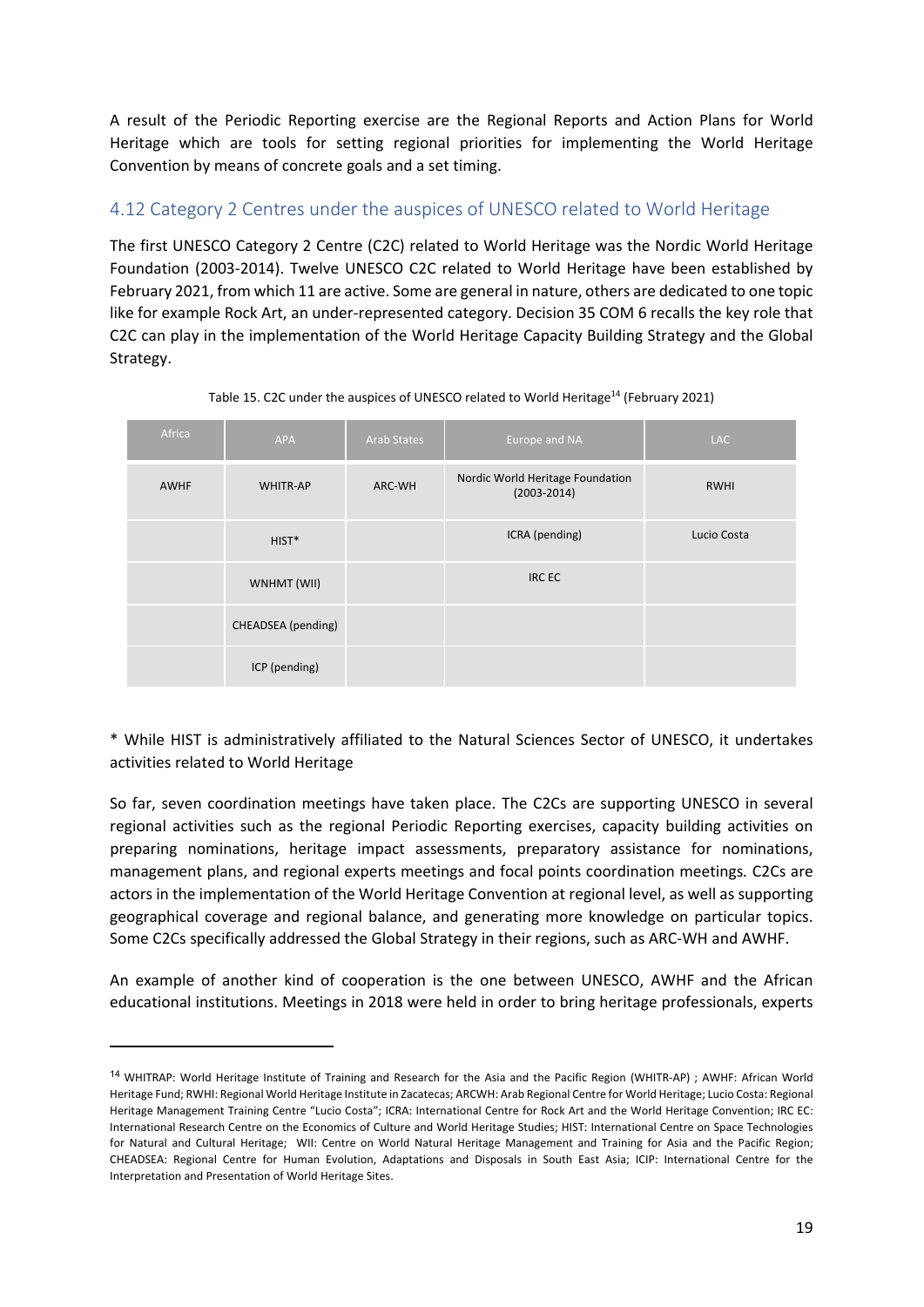and researcherstogether to explore the role universities can play in the management and conservation of World Heritage in Africa.

Some UNESCO Chairs, established within Universities in the framework of the UNESCO University Twinning and Networking (UNITWIN) Programme, focus on topics related to World Heritage. In 2010 the First annual meeting of World Heritage related C2C and relevant UNESCO Chairs and Higher Education and Research Institutions took place in order to facilitate their activities and to strengthen their regional relevance as requested by Resolution 17 GA 9. In 2015 and 2017, coordination meetings of C2C and UNESCO Chairs on Culture took place to develop further cooperation with the different Culture Conventions and programmes of UNESCO.

## 4.13 International Cooperation

Since 1994, several initiatives for international cooperation addressing the objectives of the Global Strategy were developed, both in the private and public sector.<sup>15</sup> There are 17 private partners mentioned on the World Heritage website, like the Franz Weber Foundation (FFW), which is working closely with the World Heritage Centre to support the conservation and safeguard of natural World Heritage properties. Another example is Tokyo Broadcasting System (TBS) working towards the promotion of the Convention and raising awareness on the conservation of World Heritage. Twenty‐ six partners in the public sector are mentioned on the World Heritage website. There are, for example, the Funds (in Trust), like the ones from Australia, China, Flanders, Japan, the Netherlands and Spain. Several countries have Cooperation Agreements, like France and China or a Framework Agreement (Republic of Korea). Each with their own focus but all with the aim of strengthening the World Heritage Convention. The Ministry of Climate and Environment of Norway supports the ICCROM‐IUCN World Heritage Leadership Programme to build capacities of site managers and national focal points to the World Heritage Convention, Saudi Arabia and the Principality of Monaco support the World Heritage Marine Programme, and the Sultanate of Oman supports the capacity-building of nomination projects and promotion of World Heritage sites in five Eastern African countries.

There is also twinning of sites, which means that World Heritage properties themselves work together. One such example is the Twinning Programme of Exchange and Cooperation Agreement (2009) between the Ifugao Rice Terraces in the Philippines and Cinque Terre in Italy. Both cultural landscapes, the two World Heritage properties "*agreed to promote and expand an effective and mutually beneficial cooperation for the sites' conservation and sustainable development"*. 16

## 5. Impact on Credibility: a rigorous application of the criteria for inscription

The Vanoise Report recommended that "*for all purposes ofstandard setting, credibility, manageability and commensurability with available resources, inscription on the World Heritage List should be kept to a strict minimum*". However, the Final report of the Audit of the Global Strategy and the PACT initiative stated clearly that there was an increasing focus on the World Heritage List to the detriment of the monitoring and conservation of already inscribed properties (WHC‐11/35.COM/INF.9A). IUCN

<sup>15</sup> http://whc.unesco.org/en/partners/

<sup>16</sup> https://whc.unesco.org/en/news/568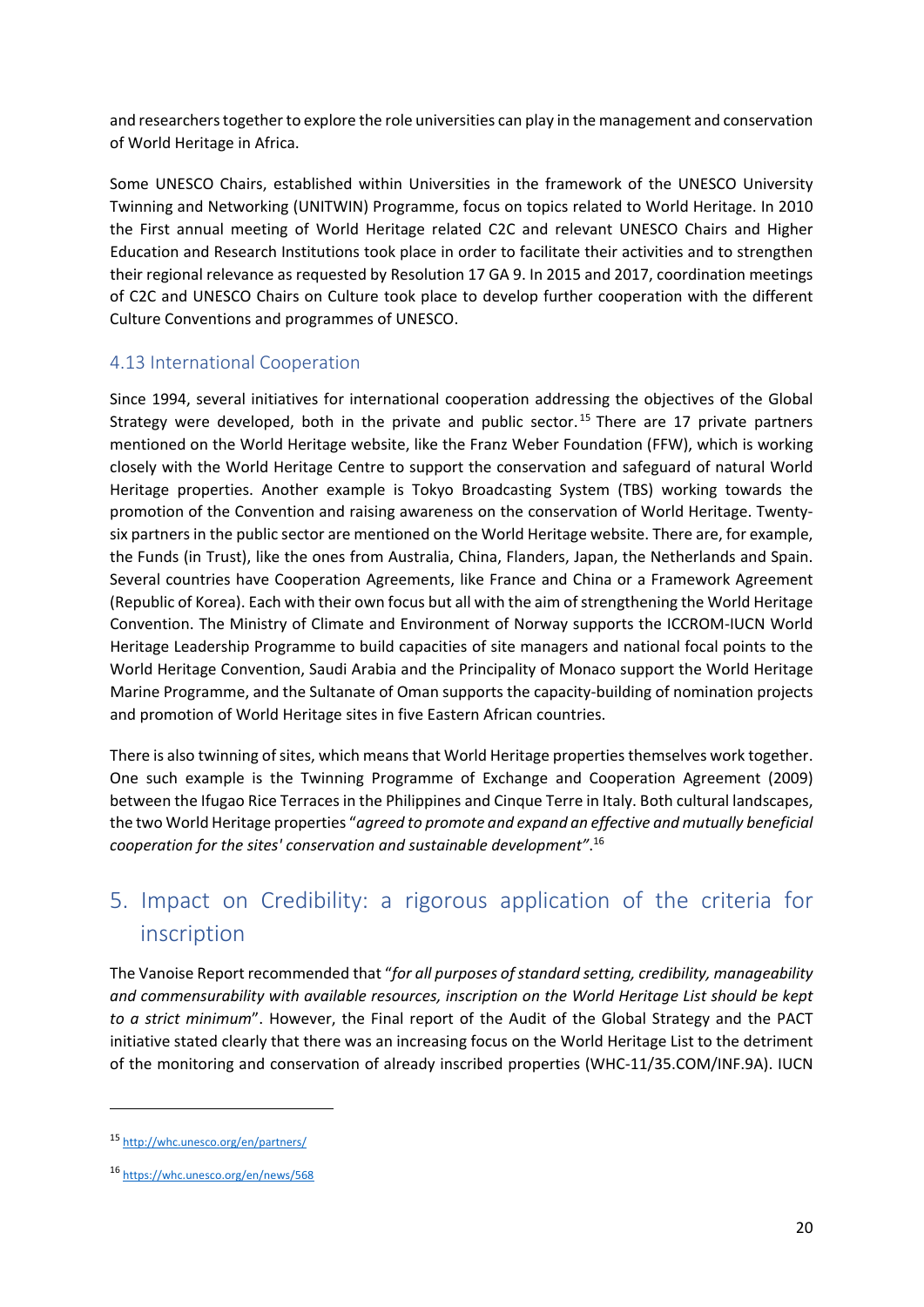stated in 2005 that "*the credibility of the World Heritage List is intrinsically linked to a proper understanding, and the strict and rigorous application, of the OUV concept*" (IUCN "Kazan" Statement ‐ WHC‐05/29.COM/INF.9B).

### 5.1 The Operational Guidelines and the Outstanding Universal Value

The Operational Guidelines is a living document; revisions are being made to its content to reflect new concepts, knowledge and experience (according to the UNESCO World Heritage Centre website revisions were made in 1983, 1984, 1988, 1992, 1994, 1996, 1997, 2005, 2008, 2011, 2012, 2013, 2015, 2016, 2017 and 2019). For example, the criteria for inscription on the World Heritage List, as defined by the Committee, have been revised several times in the Operational Guidelines.

In 2005, the Special Expert Meeting "World Heritage Convention: The Concept of Outstanding Universal Value" held in Kazan, Russian Federation, 6‐9 April, agreed with the definition as set out in paragraph 49 of the Operational Guidelines(WHC‐05/29.COM/9): *"Outstanding universal value means cultural and/or natural significance which is so exceptional as to transcend national boundaries and to be of common importance for present and future generations of all humanity. As such, the permanent protection of this heritage is of the highest importance to the international community as a whole*".

## 5.2 Advisory Bodies Recommendations

As noted by the Tunis Meeting and according to Document WHC/19/22.GA/10 "*over the last decade [that] the credibility of the World Heritage system was at risk, notably concerning inscriptions on the World Heritage List (i.e. a trend in practices of systematically deviating from experts*' *advice and overlooking provisions of the Operational Guidelines)*". This, unfortunately, is not a new issue. In 2011 the Audit noted that the professionalism of the Advisory Bodies is the scientific guarantee of the value of the List, but that the decisions of the Committee diverge more and more frequently from the scientific advice of the Advisory Bodies. The Expert Meeting in Phuket (2010) noted that "*a decision to refer a nomination, in the situation where the nominations may need more time and work and would require additional on‐site evaluation, may be a 'poisoned gift' which can needlessly limit the options* available to a State Party to refine its nomination, including with the assistance of the Advisory Bodies" (WHC‐10/34.COM/12A). Furthermore, the Comparative Mapping Study of Forms and Models for use of Advisory Services by International Instruments and Programmes produced by the UNESCO Internal Oversight Services (IOS) Recommendation 3 suggests the "*World Heritage Committee to identify the root cause(s) for Committee decisions deviating from Advisory Bodies advice, procured at a significant cost to the World Heritage Fund, and take action to address them*" (WHC/17/41.COM/INF.14.II).

In 2016, 86% (12 out of 14) of the Advisory Bodies recommendations for referral, deferral and non‐ inscription of nominations were not followed by the Committee. In 2017, this was 87% (14 out of 16) (39C/REP/19), in 2018 it was 87% (14 out of 16) and in 2019 it was 73% (8 out of 11) (40C/REP/19).

When a nomination goes from a recommendation for non-inscription to being inscribed this is a serious question of credibility as a non‐inscription recommendation means that the evaluation process by the Advisory Body(ies) did not determine a potential for OUV for the concerned site, even if the nomination would be reworked. Though in 2018 and 2019 three sites that were not recommended for inscription were inscribed, namely the Al‐Ahsa Oasis, an Evolving Cultural Landscape (Saudi Arabia, 2018), the Naumburg Cathedral (Germany, 2018) and the Historic Centre of Sheki with the Khan's Palace (Azerbaijan, 2019).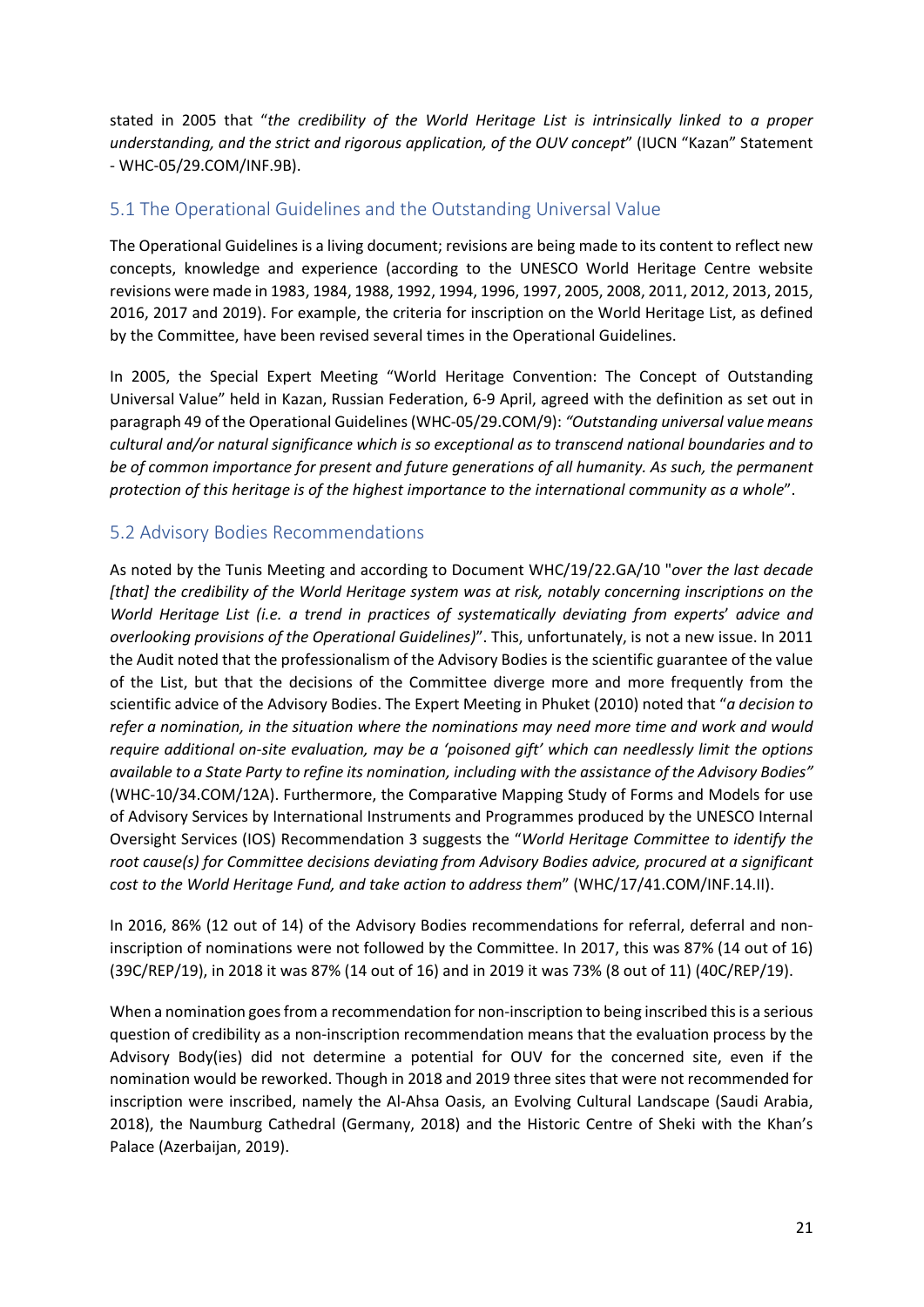#### 5.3 The World Heritage Committee

In 2009, 110 States Parties had never been on the Committee (59.14% of States Parties), in 2019 this was 50.26% (97 States Parties of the 193) (see Table 16). Thus over the last ten years more States Parties have had a mandate on the Committee. However, the number of States Parties with more than 1 mandate have also increased and there are now States Parties with 5 mandates.

| Mandates       | 1993        | $\%$        | 2009           | %           | 2019           | %       |
|----------------|-------------|-------------|----------------|-------------|----------------|---------|
| $\mathbf 0$    | 86          | 63.2        | 110            | 59.1        | 97             | 50.3    |
| $\mathbf{1}$   | 35          | 25.8        | 42             | 22.6        | 47             | 24.3    |
| $\overline{2}$ | 12          | 8.8         | 19             | 10.2        | 25             | 13      |
| $\overline{3}$ | 3           | 2.2         | 8              | 4.3         | 10             | 5.2     |
| $\overline{4}$ | $\mathbf 0$ | $\mathbf 0$ | $\overline{7}$ | 3.8         | 11             | 5.7     |
| 5              | $\mathbf 0$ | $\mathbf 0$ | $\mathbf{0}$   | $\mathbf 0$ | $\overline{3}$ | $1.5\,$ |
| <b>TOTAL</b>   | 136         | 100         | 186            | 100         | 193            | 100     |

Table 16. Composition of the World Heritage Committee in relation to mandates<sup>17</sup> (February 2021)

For 2021, so far 11 States Parties have handed in their candidatures. Of these 11, two States Parties have never been on the Committee, one State Party has had one mandate, four States Parties have had two mandates, one State Party three, and another one has had five mandates.

The Audit (2011) observed a strong correlation between the States Parties represented on the World Heritage Committee and the location of the nominated properties and concluded that these practices seriously damage the credibility of the List and the Convention. From 1977 to 2005, 314 inscriptions, that is 42% of inscriptions of this period, had benefited countries Members of the Committee during their term of office. This percentage has gone down in later years according to the statistics of the World Heritage Centre's website. The Audit recommended to *"revise the Rules of Procedure of the* Committee and to prohibit a State Party from submitting a nomination file during its term of office (or at least to postpone its examination by the Committee while the State Party is part of the Committee)" (Recommendation 12). Since 2016, according to Decision 40 COM 11, the Operational Guidelines (par. 61c) read: [as from 28 February 2018 the following order of priorities will be applied in case of the overall limit of 35 nominations is exceeded] "*xi) nominations of States Parties, former Members of the Committee, who accepted on a voluntary basis not to have a nomination reviewed by the Committee* during their mandate. This priority will be applied for 4 years after the end of their mandate on the *Committee".*

<sup>&</sup>lt;sup>17</sup> For the analysis documents available to the General Assembly have been used, namely WHC-93/CONF.003/5, WHC-09/17.GA/INF.3B.2 and WHC/19/22.GA/INF.58. Information concerning the States Parties running during the 2021 GA: http://whc.unesco.org/en/sessions/23GA (February 2021)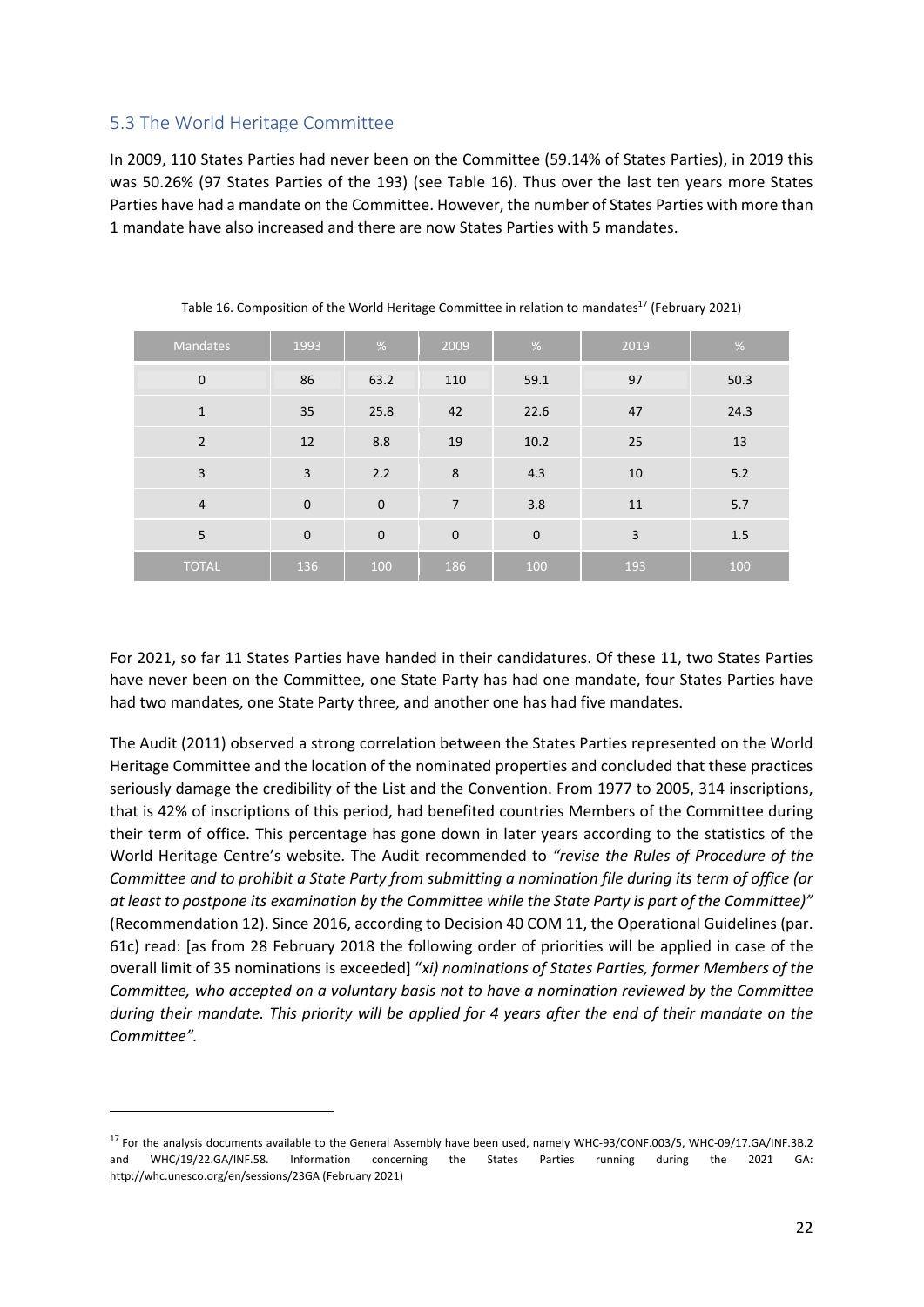## 6. Impact on Credibility: Management and Protection

The Vanoise Report was concerned with the 'manageability' of the List and stated that "*the critical* issue is to fill the gaps in the World Heritage List while not losing the manageability and credibility of *the World Heritage List through an unreasonable number of inscriptions. The meeting also expressed its concern that while considerable resources were being spent on the nomination process, there was an even more urgent need to focus on the problems of management and care of existing properties especially those listed asin danger. Failure to do so would undermine the credibility of the Convention*". This sentiment was underlined in the *World Heritage, Challenges for the Millennium* (2007) which notes that "*the real issue is not the number of sites, but rather the capacity to ensure the effective conservation of those inscribed*". Furthermore, the Audit (2011) recommended to "*refocus World Heritage nominations on the most outstanding sites and for the others envisage new tools for recognition and conservation at the regional level or by themes under the auspices of UNESCO or in concert with regional organizations"*.

#### 6.1 Management systems

Currently, a management system is compulsory which was not the case at the start of the Convention. An outcome of the Second Cycle of Periodic Reporting for the Africa region was that "*traditional knowledge and management systems need to be documented and formalised, and fully harmonised with existing management mechanisms already approved for World Heritage properties"* (WHC‐ 11/35.COM/10A). The necessity of enforcing management systems has already been highlighted under heading 4.10 in this report.

In 2011, the Recommendation on the Historic Urban Landscape (HUL) was adopted by UNESCO responding to issues reported in World Heritage cities and especially referring to the development of new projects. The background of this document was the Vienna Memorandum (2005) which refers to discussions on the historic city of Vienna entering into the List of World Heritage in Danger due to the development plans within the World Heritage property, impacting on its OUV. This has also led to the integration of Heritage Impact Assessments (HIA) for developments within or around World Heritage cultural and mixed properties and Environmental Impact Assessments (EIA) and Strategic Environmental Assessments (SEA) for natural and mixed properties (Operational Guidelines, par. 118bis). Advisory Bodies have developed guidance for impact assessments on cultural (ICOMOS) and natural properties (IUCN) separately. Currently, a new guidance for Impact Assessments on World Heritage properties is expected to be published in 2021 by the three Advisory Bodies (ICCROM, ICOMOS, IUCN) in cooperation with the World Heritage Centre.

### 6.2 State of Conservation Reports

In 2014, a statistical analysis(1979‐2013) was published on the State of Conservation of World Heritage properties by the World Heritage Centre. Due to the fast increase in State of Conservation (SoC)reports over the years, this report numbers are already outdated: 2742 SoC reports on 469 properties located in 130 States Parties by 2013 ‐ 3796 SoC reports on 574 properties located in 147 States Parties by 2021. The main factor affecting properties stated in 2014 was management and institutional. By 2021, 2554 SoC reports on 447 World Heritage properties refer to these factors. Buildings and development is the second group of factors most affecting World Heritage properties with 1397 reports on 268 propertieslocated in 113 States Parties. Social and cultural changes are a third group of threats present in 1054 reports on 214 properties located in 95 States Parties. This denotes similar trends in the last 8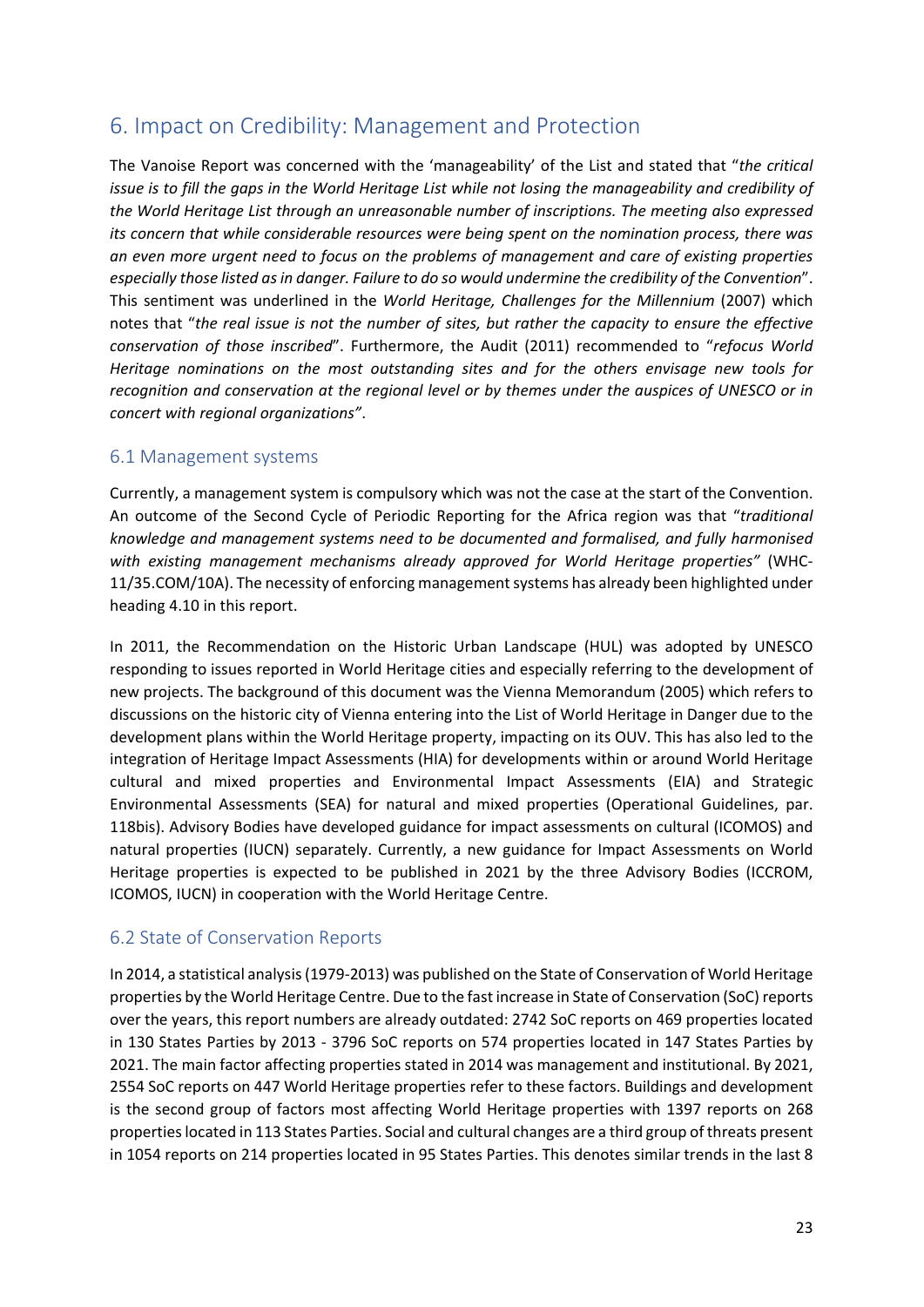years, showing that protection and management, fundamental pillar of OUV, are not strictly adhered to.

In 1994, 78 properties were examined which represented 19% of the total number of properties on the World Heritage List. While in 2019, the number of properties examined is of 166 (213% increase), which represents 14.8% of the List due to a cap established on the number of properties that can be examined in one World Heritage Committee session. A notable peak occurred in 2009 with 178 properties examined, and it coincides with the year when the first cultural property was deleted from the World Heritage List, the Dresden Elbe Valley, Germany. Prior to this, in 2007, the first property to be delisted from the World Heritage List was the natural property the Arabian Oryx Sanctuary, Oman. Both properties were removed from the World Heritage List due to developments incompatible (infrastructure and resource extraction) with the maintenance of the OUV of these properties and their adequate conservation.

# 7. Possible Definitions

Asrequested, the draft definitions below follow on from the study and could serve as a basisfor further discussions. The basis for the definitions is the key value of the 1972 Convention, the OUV. Thus credibility, balance and representativity should always be interpreted in light of the OUV. Credibility is furthermore linked to the balance and representativity of the World Heritage List.

## 7.1 Credibility

Credibility of the World Heritage List is the rigorous application of the criteria, rules and procedures established by the World Heritage Committee for inscription, protection and management of properties with **OUV** for future generations.

### 7.2 Balance

Balance of the World Heritage List does not mean an equal amount in numbers but equal attention to inscription, management, protection and conservation as well as between the various types, categories, themes, regions, periods of Earth life‐geology, bio‐geographic provinces, history of life or geocultural groupings with **OUV** on the List.

### 7.3 Representativity

Representativity of the World Heritage List means that the various types, categories, themes, regions, periods of Earth life‐geology, bio‐geographic provinces, history of life or geocultural groupings with **OUV** are represented on the List. This does not mean that the World Heritage List is representative of all the heritage in the world but only those with **OUV**. Similarly, it does not mean that all regions have the same amount of World Heritage properties as **OUV** is leading.

It also relates to the number of States Parties that have signed up to the Convention in order to contribute to the system and achieve attention for World Heritage worldwide collectively.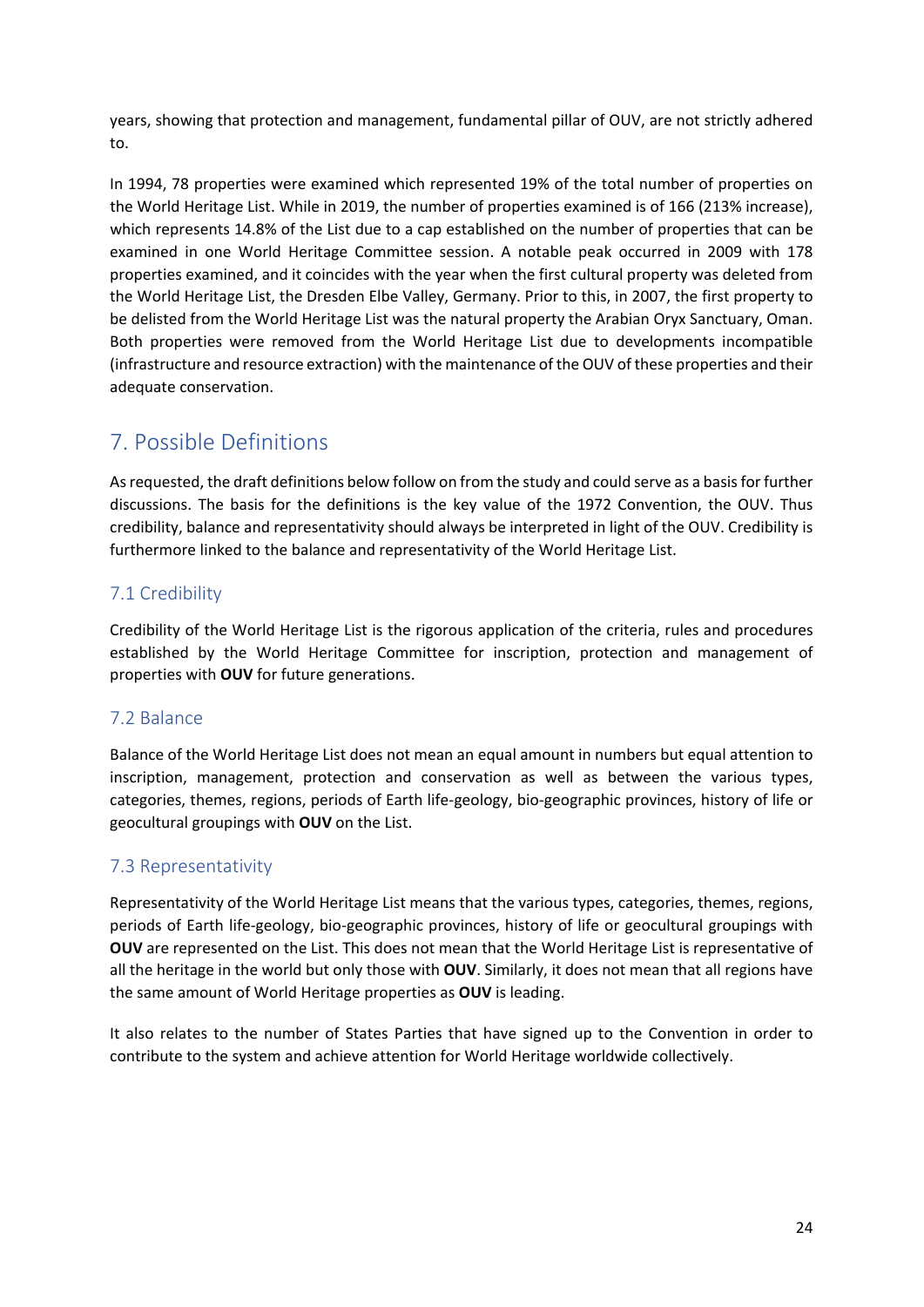## 8. Conclusions and Recommendations

This analysis of the Global Strategy for a representative, balanced and credible World Heritage List has brought forward points that might contribute towards the reflection of the Global Strategy towards the 50th anniversary of the World Heritage Convention in 2022. These points are:

- 1. The Global Strategy's focus on the World Heritage List has had an impact on the number of World Heritage properties but not necessarily on under-represented categories or on improving the conservation or promoting international cooperation which are key elements of the World Heritage Convention. Already in 1996 the question wasraised how to fill the gaps on the World Heritage List while not losing the manageability and credibility of the World Heritage List through an "*unreasonable number of inscriptions*" (WHC‐96/CONF.201/INF.8). This highlights the importance of the current rule of 1 nomination per State Party with a ceiling 35 of nominations per year. At the same time, it is also crucial to look for other measures to address the balance, credibility, and representativity of the List as for example the proposed Preliminary Assessment and the quality of the Tentative Lists.
- 2. Currently the Tentative Lists include more sites than those inscribed on the World Heritage List. Highest representativity is continuously held by the Europe and North America region and the imbalance between cultural and natural properties has increased on the List and is maintained on the Tentative Lists. However, it should not be about quantity but quality, namely the potential OUV. As mentioned before in this report, OUV is not necessarily equally distributed in geographical terms, and therefore, OUV is not about numerical balance. Thus, it is recommended to encourage nominations from under‐represented categories with OUV potential.
- 3. In terms of regional representation, 86% of States Parties and all regions are represented on the List. In terms of representativity of categories, categories that were under‐represented in 1994 are now present on the World Heritage List and the Tentative Lists of States Parties. However, the imbalance between categories' representation persists. An in‐depth updated gap analysis by IUCN and ICOMOS would clarify the remaining thematic and bio/geological‐ geographical gaps on the World Heritage List and Tentative Lists, compared to the gap analysis of 2004 in clear connection to OUV. It is recommended to do this based on agreed definitions of credibility, balance and representativity. The Upstream Process hasthe potential to support and advise States Parties in the development of nominations for under-represented categories like mixed properties because even though these have more than doubled in number since 1994, mixed properties are still very much under-represented on the World Heritage List.
- 4. Nowadays cultural landscapes represent about the 10% of properties inscribed on the World Heritage List. However, the category of cultural landscapes could not fully address the lack of representativity and especially, regional balance. Therefore, the trend of cultural landscapes nominations appears to follow a similar trend that the current composition of the World Heritage List, yet with a small decrease from Europe and North America and an increase from Africa on the Tentative Lists. The understanding of this outcome requires further analysis and study.
- 5. The number of transboundary/transnational proposals represents only 2.6% of the Tentative Lists, though more than half of these in Europe and North America. The fact that multiple States Parties have to work together is most likely an additional factor with these nominations and more interaction and knowledge regarding the process could be beneficial in this regard.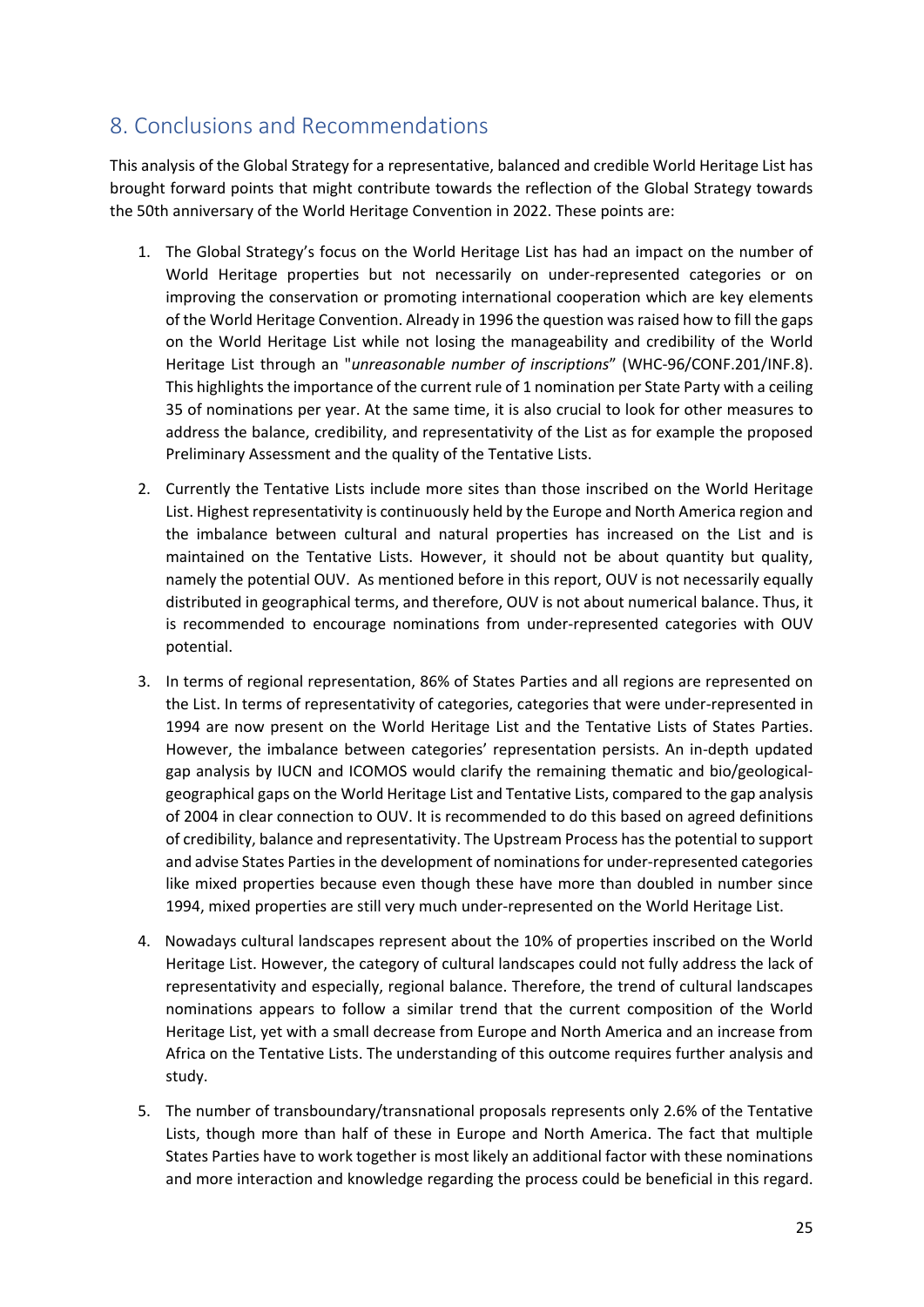It is recommended to exchange experiences of existing transboundary/transnational properties. Technical and policy guidance based on lessons learned could help to improve this process.

- 6. As indicated by the outcomes of the Periodic Reporting exercise, the protection and management regimes need to be strengthened in a number of cases, as well as before submitting nominations. A global study on legal protection and management systems could be useful for developing international cooperation and capacity building in States Parties, especially in cases where the legal and management systems are weak or inexistent. The Regional Action Plans and interregional cooperation could also contribute towards the actual harmonization of Tentative Lists.
- 7. Indicators for the impact of the Global Strategy, for example the content of Tentative Lists, categories of nominations put forward, which States Parties are nominating sites, would support the World Heritage Committee in monitoring the progress and deviations of this Strategy.

All the above-mentioned points could feed into the process started with the Tunis Meeting.

|                                                         | 1994 | 2020 | Increase |
|---------------------------------------------------------|------|------|----------|
| <b>States Parties ratification</b>                      | 139  | 194  | 139.5%   |
| States Parties with Tentative List                      | 10   | 179  | 1790%    |
| Number of properties on the World Heritage List         | 410  | 1121 | 273.4%   |
| Cultural properties inscribed                           | 304  | 869  | 285.8%   |
| Natural properties inscribed                            | 90   | 213  | 236.6%   |
| Mixed properties inscribed                              | 16   | 39   | 243.8%   |
| Number of properties in Africa                          | 40   | 96   | 240%     |
| Number of properties in Arab States                     | 45   | 86   | 191%     |
| Number of properties in Asia and the Pacific            | 81   | 268  | 331%     |
| Number of properties in Europe and North America        | 191  | 529  | 277%     |
| Number of properties in Latin America and the Caribbean | 53   | 142  | 268%     |

#### Table 17 ‐ Summary Table (February 2021)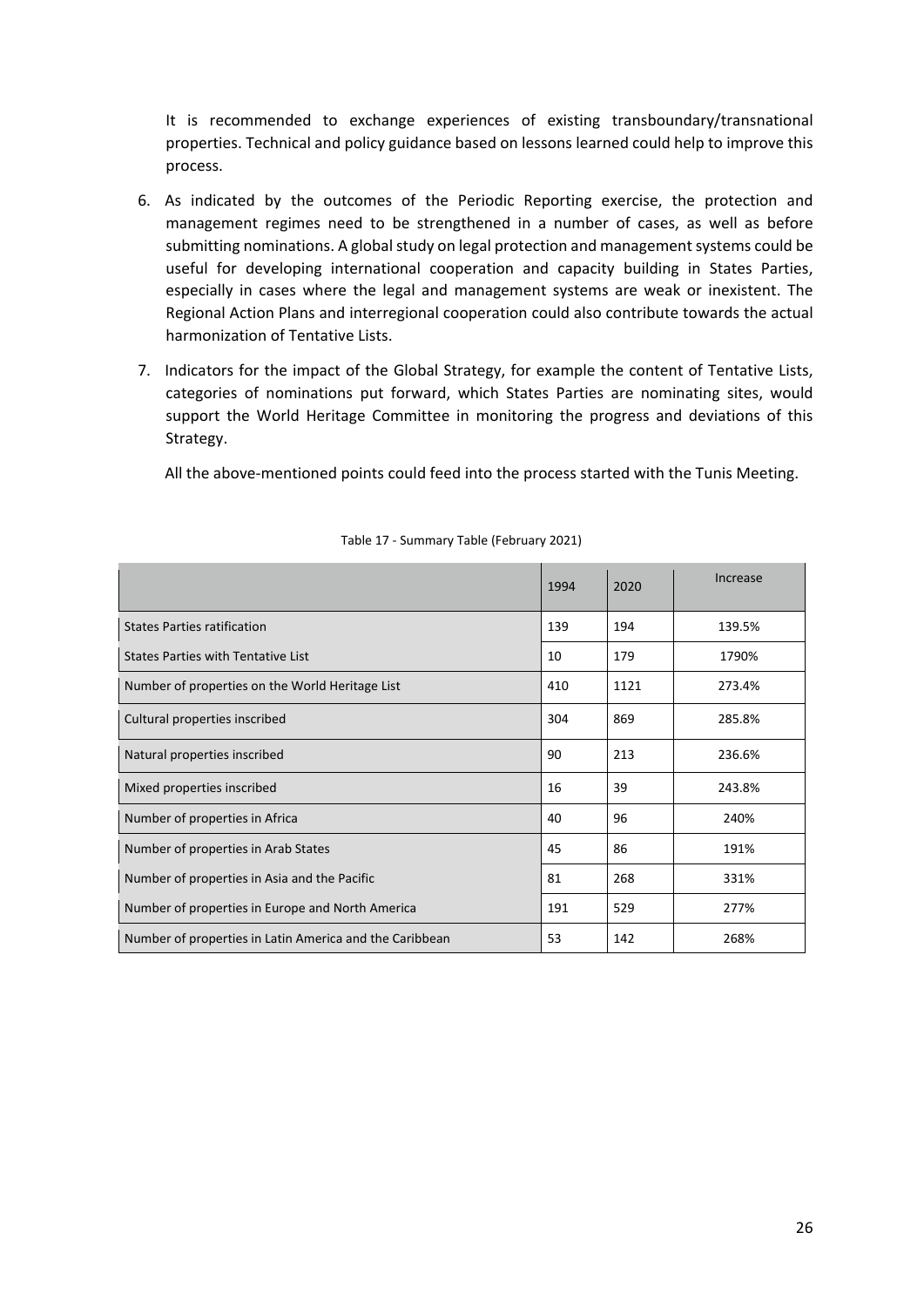#### **References**

ICOMOS (2004). The World Heritage List: Filling the gaps – an action plan for the future. https://www.icomos.org/en/116-english-categories/resources/publications/258-monumentsasitesxii

IUCN (2004). The World Heritage List: Future priorities for a credible and complete list of natural and mixed sites. https://www.iucn.org/sites/dev/files/import/downloads/ouv2004\_english.pdf

UNESCO (2007). World Heritage: Challenges for the Millennium. https://whc.unesco.org/en/challenges‐for‐the‐Millennium/

UNESCO (2019). Operational Guidelines for the Implementation of the World Heritage Convention. Paris. http://whc.unesco.org/en/guidelines/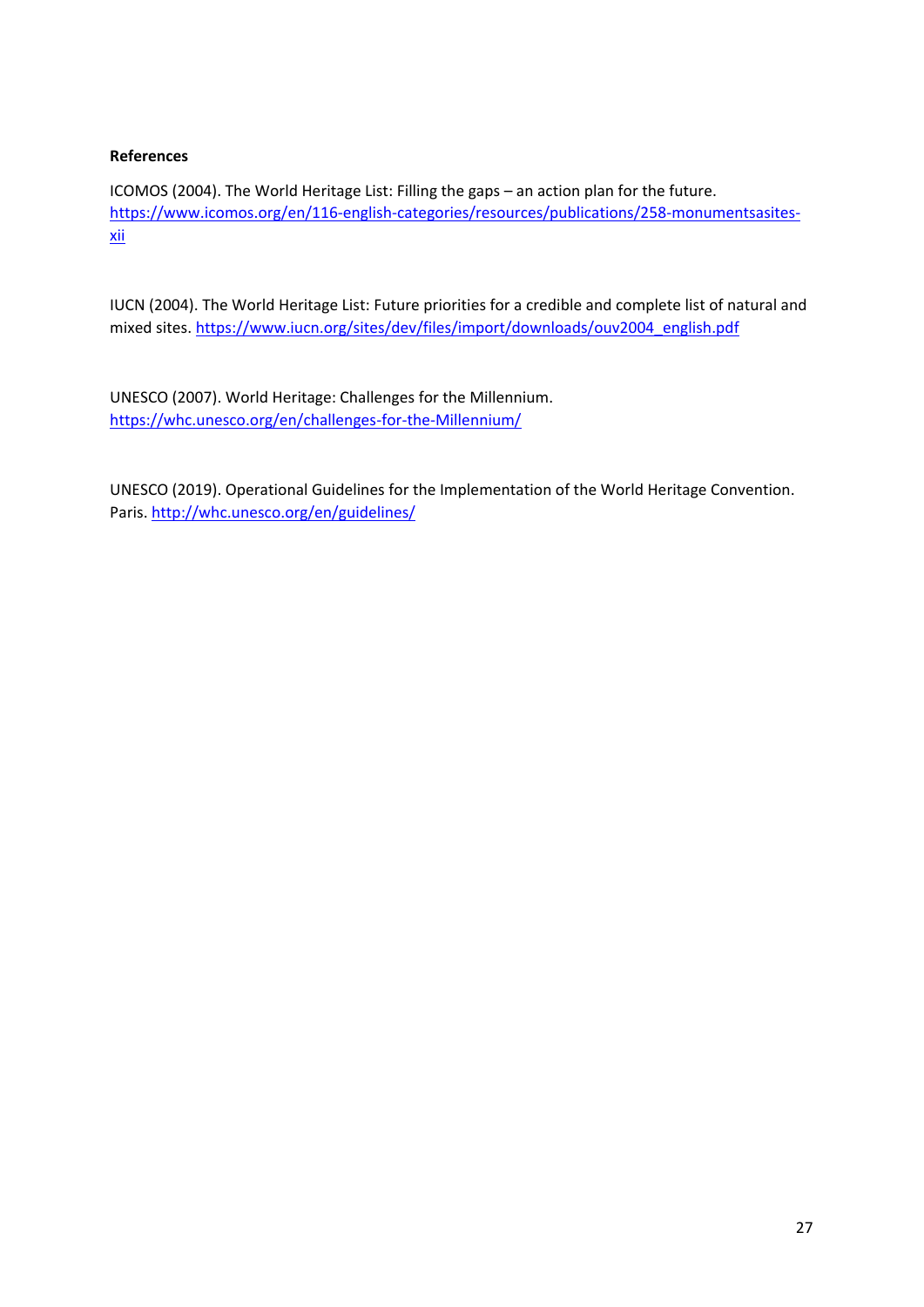World Heritage Committee Documents WHC‐94/CONF.003/15 WHC‐96/CONF.201/INF.8 WHC‐96/CONF.202/INF.9 WHC‐98/CONF.203/12 WHC‐02/CONF.201.6 WHC‐05/29.COM/9 WHC‐05/29.COM/INF.9B WHC‐06/30.COM/10 WHC‐10/34.COM/12A WHC‐11/35.COM/INF.9A WHC‐11/35.COM/9B WHC‐11/35.COM/10A WHC‐13/37.COM/9 WHC‐14/38.COM/9B WHC/17/41.COM/INF.14.II WHC/19/43.COM/8 WHC/19/43.COM/INF.8 WHC/19/43.COM/9B WHC/19/43.COM/12

Decision 34 COM 12.III Decision 35 COM 6 Decision 35 COM 8B.61 Decision 37 COM 8B.19 Decision 38 COM 9B Decision 40 COM 11 Decision 42 COM 12A Decision 43 COM 8 Decision 43 COM 9B Decision 43 COM 11A Decision 43 COM 12

General Assembly of States Parties to the World Heritage Convention Documents WHC‐93/CONF.003/5 WHC‐09/17.GA/INF.3B.2 WHC/19/22.GA/10 WHC/19/22.GA/INF.58 39C/REP/19 40C/REP/19

| World Heritage Committee Decisions |
|------------------------------------|
| Decision 24 COM VL2.3.3            |
| Decision 28 COM 13.1               |
| Decision 7 EXT.COM 4B.1            |
| Decision 29 COM 18A                |
| Decision 31 COM 10                 |
| Decision 32 COM 10B                |
| Decision 33 COM 10A                |
| Decision 34 COM 10A                |

General Assembly of States Parties to the World Heritage Convention Resolutions Resolution CONF 206 30‐48 Resolution 16 GA 9 Resolution 17 GA 9 Resolution 22 GA 9